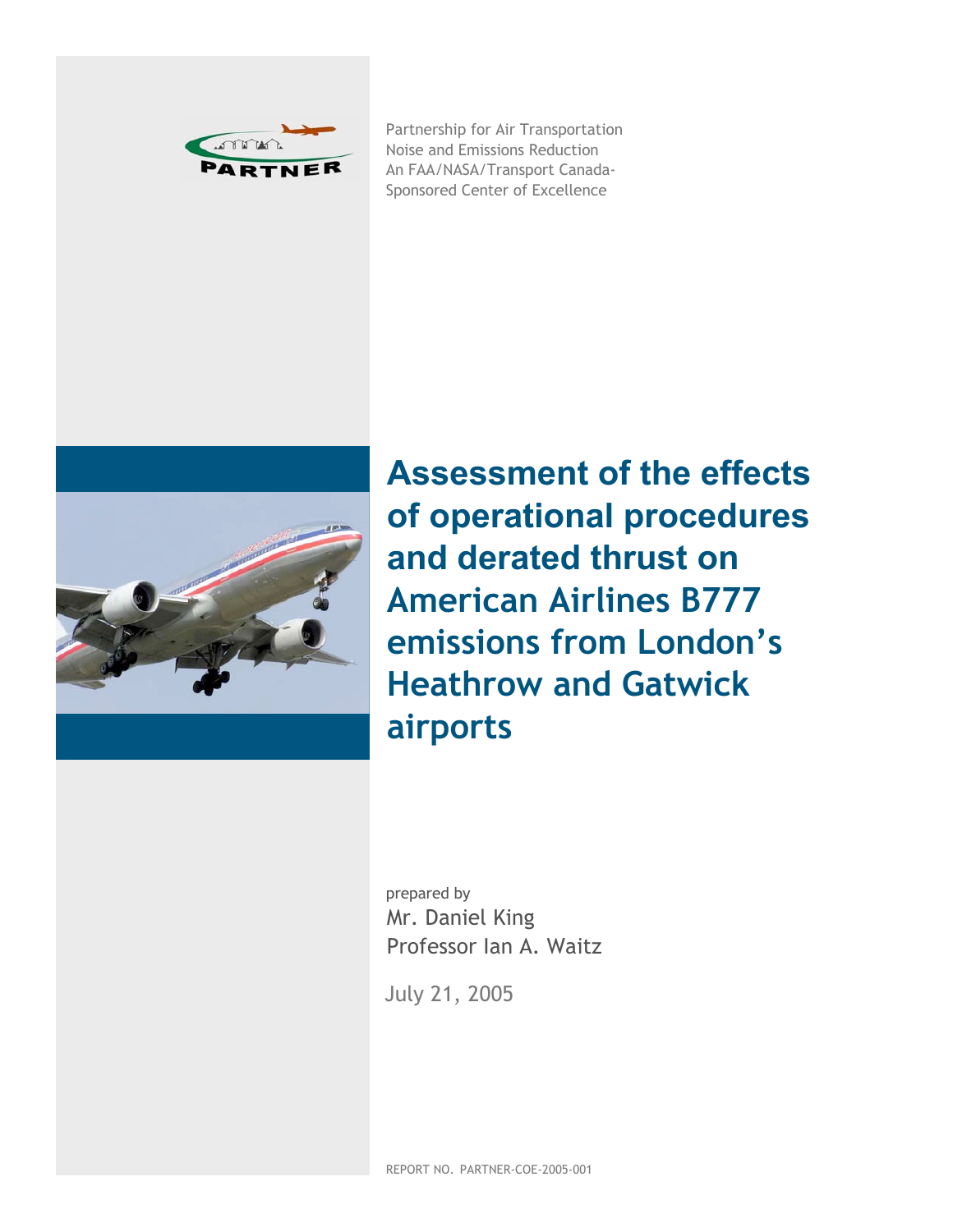# **Assessment of the effects of operational procedures and derated thrust on American Airlines B777 emissions from London's Heathrow and Gatwick airports**

Mr. Daniel King Professor Ian A. Waitz

Report No. PARTNER-COE-2005-001

July 21, 2005

The **P**artnership for **A**i**R T**ransportation **N**oise and **E**mission **R**eduction is a cooperative research organization sponsored by the Federal Aviation Administration, the National Aeronautics and Space Administration, and Transport Canada.

#### **PARTNER**

37-311, Massachusetts Institute of Technology, 77 Massachusetts Ave., Cambridge, MA 02139 USA http://www.partner.aero • info@partner.aero • 01-617-253-4929 cover image © 2006 JupiterImages Corp.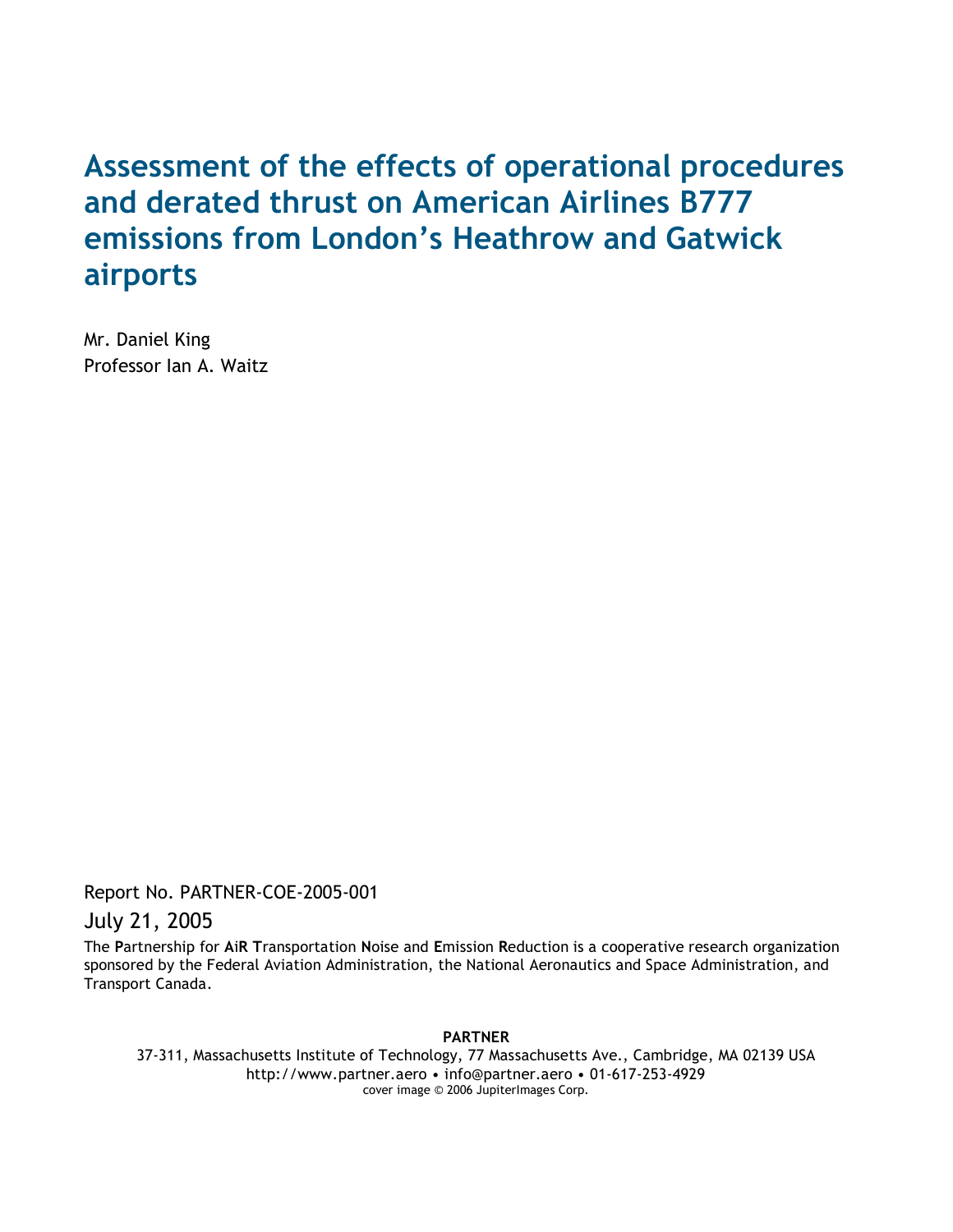

# **Assessment of the effects of operational procedures and derated thrust on American Airlines B777 emissions from London's Heathrow and Gatwick airports**

**Prepared by:** 

**Mr. Daniel King Professor Ian A. Waitz** 

**Department of Aeronautics and Astronautics Massachusetts Institute of Technology 33-408, 77 Massachusetts Avenue Cambridge, MA 02139** 

**Contact: Ian A. Waitz ([iaw@mit.edu\)](mailto:iaw@mit.edu)** 

**July 21, 2005**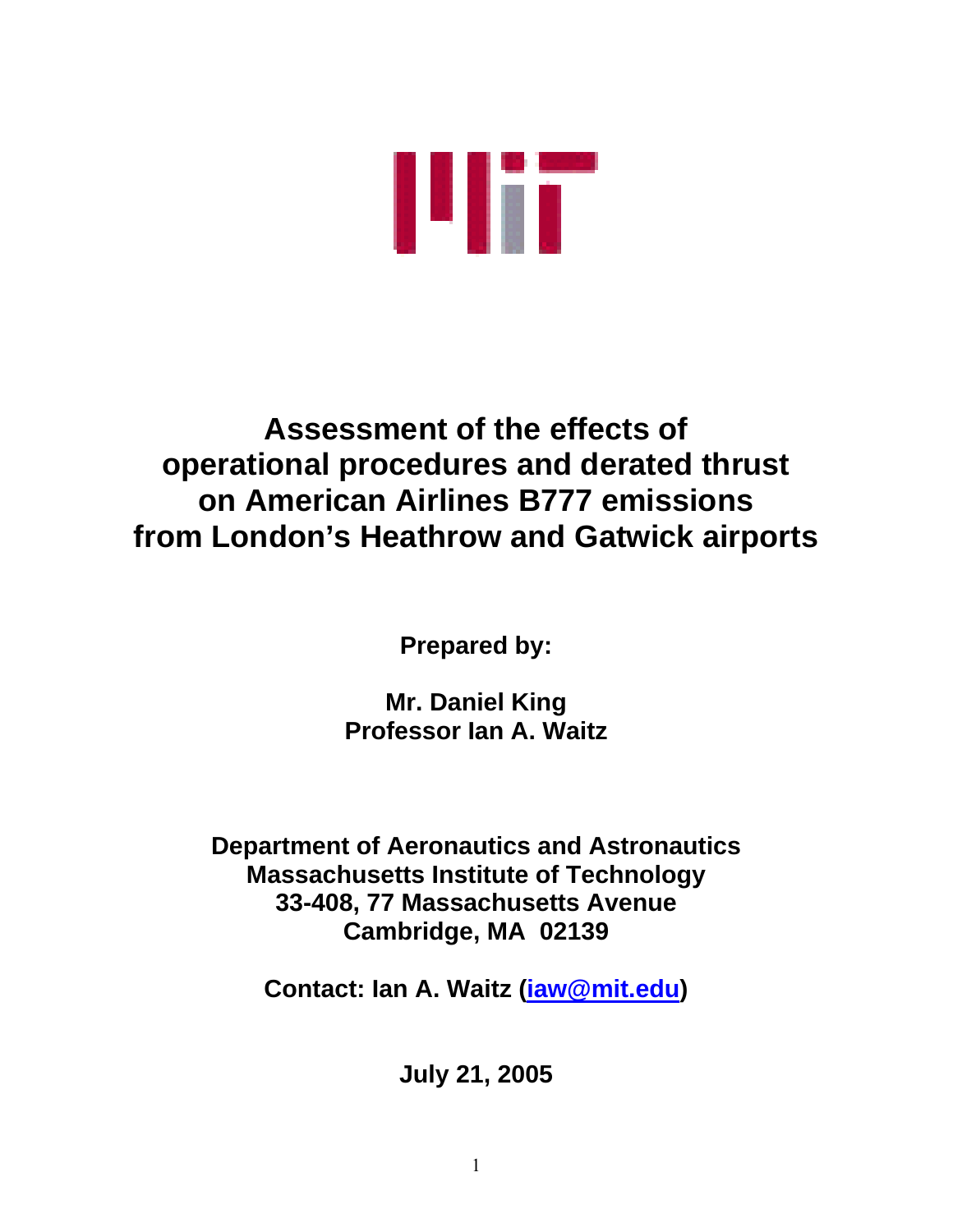## **1. Summary**

 $\overline{a}$ 

We were asked by American Airlines (AA) to assess the effects of operational procedures and derated or reduced thrust (collectively called thrust derate in this report) $\frac{1}{1}$  $\frac{1}{1}$  $\frac{1}{1}$  on emissions of oxides of nitrogen (NOx), carbon monoxide (CO), and unburned hydrocarbons (HC) for Boeing 777 (B777) departures from London's Heathrow Airport (LHR) and London's Gatwick Airport (LGW). To enable us to perform this assessment, American Airlines provided computerized flight data recorder (CFDR) information for 36 B777 flights from LHR and LGW with various levels of derate, aircraft weight, and atmospheric conditions. The aircraft all employed Rolls-Royce Trent 892 engines.

International Civil Aviation Organization (ICAO) emissions certification data, including emissions indices (EI), times-in-mode, throttle settings and fuel flow are frequently used to estimate aircraft emissions relevant for local air quality. Such ICAO-based emission calculations are independent of pilot operational procedures, such as thrust derate, noise flight profiles, weight of the aircraft and atmospheric conditions. In particular, the methods for computing the emissions assume full-power takeoffs and fixed times spent at different throttle settings. American Airlines B777 aircraft departing LHR and LGW employ an average derate of approximately 20% and also spend less time below 3000 feet than assumed in the ICAO certification methods. The takeoff-NOx we calculated using the flight recorder data is *50.7%* less than that computed using the ICAO Emissions Indices (EI), times-in-mode, and fuel flow for Trent 892 engines.

In addition to comparing emissions estimates derived from CFDR times-in-mode and throttle settings to ICAO-based estimates, we also performed an analysis to determine the relationship between thrust derate and emissions of NOx, CO, CO<sub>2</sub> and HC. We did this by simulating the emissions that would have been produced if the aircraft had been flown at full power and comparing this to the emissions estimated for derated take-offs. We found that thrust derate accounts for an average *14.5%* NOx reduction from a full-power takeoff for the distribution of derate percentages employed by the AA B777's departing LHR and LGW. For each 1% of derate approximately 0.7% reduction in NOx below 3000 ft is estimated. Also, for each 1% of derate, fuel burn below 3000 ft (and hence  $CO<sub>2</sub>$ ) increases by 0.6%. Small changes in CO and HC are also estimated in the report. However, the changes are negligible due to the small contribution of take-off and climb emissions to the overall landing-take-off cycle (LTO) emissions of CO and UHC.

The distribution of thrust derates, aircraft weight and atmospheric conditions in the data sample we analyzed are typical of AA B777 operations from LHR and LGW. Therefore, the NOx emissions calculated from the flight data are expected to be representative of those that would be obtained if a larger sample were considered. These results are specific to AA B777 operations from LHR and LGW and should not be generalized to other aircraft types, airports or airlines.

<span id="page-3-0"></span><sup>1</sup> Derated and reduced thrust are both certified thrust ratings that are less than 100% takeoff thrust, or full power. Although defined differently, they both result in a reduction in thrust for takeoff. For the B777, derated thrust can be up to 15% and reduced thrust can be an additional 25% less than 100% takeoff thrust.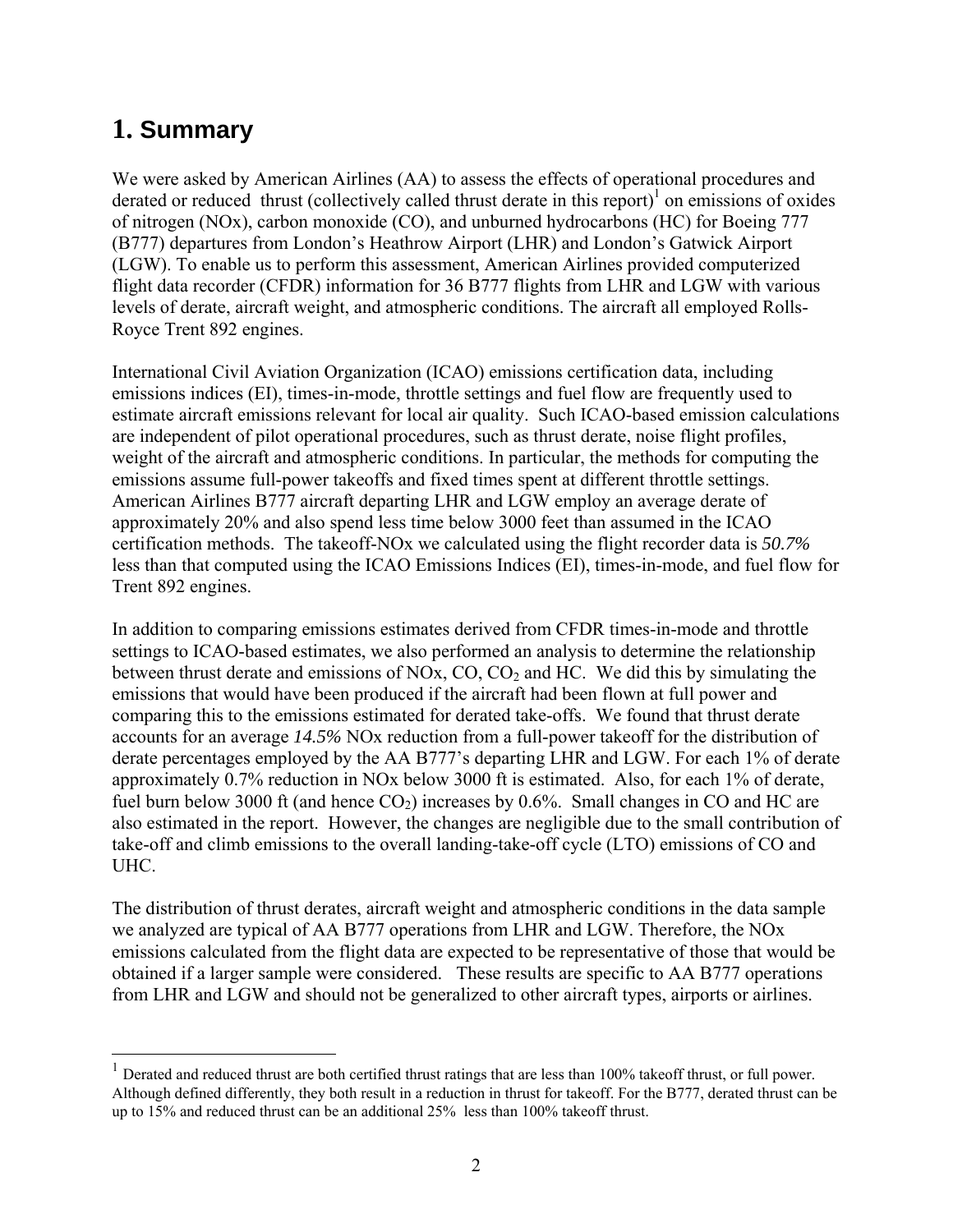## **2. ICAO Emissions Calculations**

ICAO emissions calculations are based on ICAO emissions certification data that are available for all aircraft engines rated greater than 26 kN. Emissions calculations are intended to cover the landing-takeoff (LTO) cycle, which includes operations below the mixing height, generally assumed to be 3,000 ft altitude above ground level (AGL), although the true mixing height varies from airport to airport and seasonally. NOx, HC, CO, and fuel flow are reported for takeoff (TO), climb-out (C/O), approach (AP), and taxi (TX) engine throttle settings. For calculating total emissions, the ICAO method assumes times-in-mode and engine settings for each segment as shown in Table 1. Test data are corrected to standard sea level static conditions. Engine settings are assumed to represent actual flight setting, irrespective of the aircraft type, pilot procedures, or atmospheric conditions.

| Segment        | <b>Throttle Setting</b> | Time-In-Mode<br>(min) |
|----------------|-------------------------|-----------------------|
| <b>Takeoff</b> | 100%                    | 07                    |
| Climb          | 85%                     | 22                    |
| Approach       | 30%                     |                       |
| Taxi           | 7%                      | ⊇∕ດ                   |

|  |  | Table 1: ICAO LTO Cycle |  |  |
|--|--|-------------------------|--|--|
|--|--|-------------------------|--|--|

ICAO times-in-mode were set in the 1980s based on flight data from the 1970s. While the test data can be assumed to be accurate at the thrust levels specified, the times-in-mode do not reflect typical flight profiles as observed in CFDR data for many aircraft. Likewise, the throttle settings do not always reflect those actually used. This is particularly important because a derated thrust, rather than 100% takeoff thrust, is most commonly used. A study of LTO cycle emissions by Unique and Swiss Flight Data Monitoring, based on thousands of flights into and out of Zurich, found that times-in-mode and thrust settings are significantly different from the ICAO assumptions [2].

Therefore, while ICAO standard emissions calculations are useful as a consistent and long-term certification benchmark for engines performance, they are not accurate for calculating emissions from aircraft in operation. More accurate methods for calculating emissions, such as Boeing Method 2, employ the ICAO certification data, but correcting for atmospheric and flight conditions. ICAO emissions and fuel flow data for the Trent 892 engine are shown in Table 2 below.

| Segment            | TO    | C/O   | AP    | <b>TX</b> |
|--------------------|-------|-------|-------|-----------|
| El NOx (g/kg fuel) | 45.70 | 33.30 | 11.58 | 5.33      |
| El HC (g/kg fuel)  | 0.01  | 0.00  | 0.00  | 0.70      |
| EI CO (g/kg fuel)  | 0.28  | 0.20  | 0.57  | 13.07     |
| Fuel Flow (kg/s)   | 3.91  | 3.10  | 1.00  | 0.30      |
| Time-in-mode (min) | 0.70  | 2.20  | 4.00  | 26.00     |

**Table 2: Trent 892 ICAO Certification Data**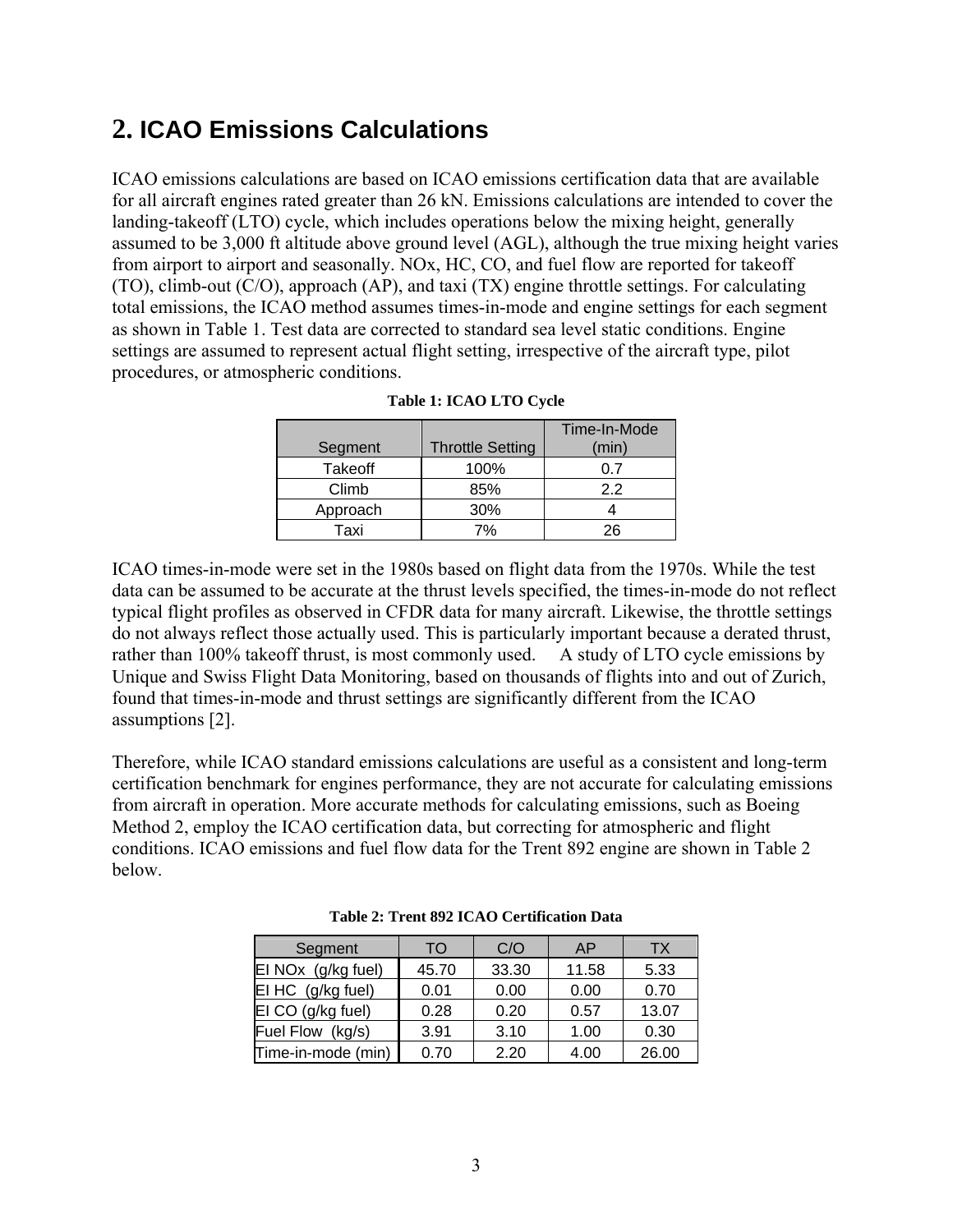## **3. Boeing Method 2**

Boeing Method 2 (BM2), or the "Boeing curve fitting method," calculates emissions indices based on fuel flow and ICAO certification data. ICAO data at the four certified power settings at sea-level static (SLS) conditions are used to compute resulting emissions of the full range of power settings while correcting for atmospheric conditions. BM2 is accepted and widely used for calculating flight emissions. ICAO's Committee on Aviation Environmental Protection (CAEP) found that the Boeing curve fitting method is acceptable for calculating emissions [5]. For this analysis the following standard BM2 calculation procedures were followed as detailed by Boeing [1]:

- 1. Calculate ICAO fuel flow corrected for engine bleed and installation effects.
- 2. Plot ICAO EI at each power setting versus corrected fuel flow on a log-log scale.
- 3. For NOx, fit 3 lines between 7% and 30%, 30% and 85%, 85% and 100% power setting points on the EI versus corrected fuel flow plot. For CO and HC, fit two lines between the 7% and 30%, and 85% and 100%, and extrapolate those lines to where they meet for a bilinear fit.
- 4. Correct actual fuel flow at the condition of interest for pressure, temperature, density, Mach number, and humidity to find fuel flow in the reference SLS condition.
- 5. Calculate EI at the reference condition using the reference fuel flow from step 4 and the curve fits from step 3.
- 6. Correct the reference condition EI to the flight condition of interest using pressure, temperature, density, humidity, and Mach number.
- 7. Total emissions = actual fuel flow times EI from step 6 times  $\#$  engines times time-inmode.

For the NOx, CO, and HC curve fits between EI and corrected fuel flow, linear fits of the data plotted on a log-log scale were used as recommended by Boeing [1]. The NOx fit is also consistent with the method used by CAEP 6 in Reference [5] (References [5] and [1] do not agree on the CO and HC fitting methods, though [5] references [1] as the source of its method. We have confirmed our methods in conversations with Doug DuBois of Boeing. ICAO fuel flows values were corrected for engine bleeds and installation effects by multiplication by the correction factors used in SAGE, the FAA System for Assessing Aviation's Global Emissions. Fuel flow correction factors are 1.1, 1.02, 1.013, and 1.01 for Takeoff, Climb, Approach, and Taxi, respectively [3]. 60% relative humidity was assumed.

## **4. BADA Models**

While CFDR recorded fuel flow was used for the ICAO emissions comparison, the Base of Aircraft Data (BADA) was used for the aerodynamic and fuel flow models for the derate versus full-power analysis. This provided a consistent basis for comparing the two modes of flight. BADA was developed by Eurocontrol primarily for air traffic control (ATC) simulations. The BADA drag model gives drag as a function of airspeed and  $C_{L}$ , and is used to calculate thrust used in the derated flight, and subsequently the full-power thrust.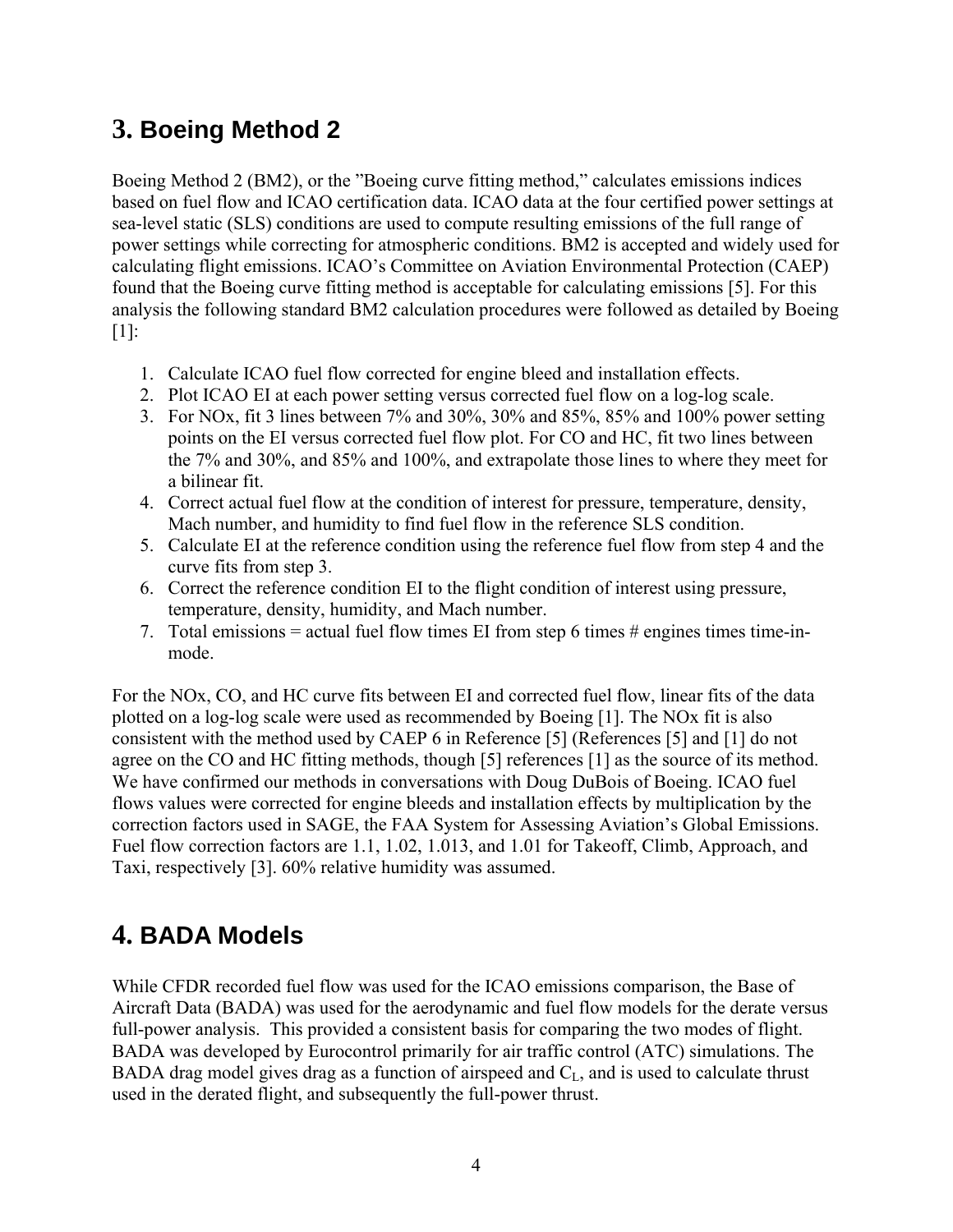BADA v3.5 data exist for 87 aircraft types giving operational and performance coefficients for each. BADA v3.5 provides a single set of data for the B777 and does not distinguish between the performance of the three engine types. In addition to the fuel flow and drag models used for this analysis, a thrust model, operational speeds, and nominal flight performance data are also available [4]. The BADA drag model for a B777 in takeoff mode with the gear up is shown in Equation 1.  $C_L$  is obtained from the weight and climb angle by assuming steady flight ( $L = W$ cos γ).

$$
C_D = C_{Do} + kC_L^2; \quad C_{Do} = 0.0215; \quad k = 0.0453
$$
  

$$
D = qS(C_{Do} + kC_L^2)
$$
 (1)

The BADA fuel flow model calculates the specific fuel consumption (SFC) as a function of flight speed and altitude, and returns fuel flow as a function of SFC and thrust in kg/s. The fuel flow model for altitudes below 7,500 feet was used for this analysis and is shown in Equation 2.

$$
CFL1 = 0.75416; \quad CFL2 = 3972.3
$$
\n
$$
ff = \frac{CFL1 \left( 1 + 1.9438 \frac{V}{CFL2} \right)}{60 \cdot 1000} F
$$
\n(2)

### **5. Flight Data Analyzed**

Table 3 shows a full listing of the flights we analyzed. These were selected to provide a range of derate levels, aircraft weights (GTOW) and atmospheric conditions. The GTOW average in Table 3 is 236,190 kg, which is 19.6% less than the Maximum Allowed GTOW of 293,930 kg. This is significant since GTOW is less than Maximum Allowed even when derate thrust is almost zero. Because of the reduced weight, the aircraft climb faster at a given thrust leading to a reduced time-in-mode during climb to 3000 ft. NOx emissions will be less than the ICAO value since time-in-mode will be less at the lower weight. Although not presented in this report, we expect a strong correlation between GTOW and emissions produced.

With a statistically small sample of 36 flights it is important to assess whether the flights we analyzed are representative of typical AA B777 operations from LHR and LGW. Since the sample of flights we analyzed employs a similar distribution of derates and was obtained for a range of take-off weights and atmospheric conditions we have some confidence that this is the case. In Figure 1, we compare the distribution of derates within the sample to those for 3000 flights for LHR and 600 flights for LGW during a 7 month period. The distribution of the sample falls between the distributions for LHR and LGW. The means and standard deviations are similar as reported on the chart. Table 4 shows tallies of monthly average derate employed by AA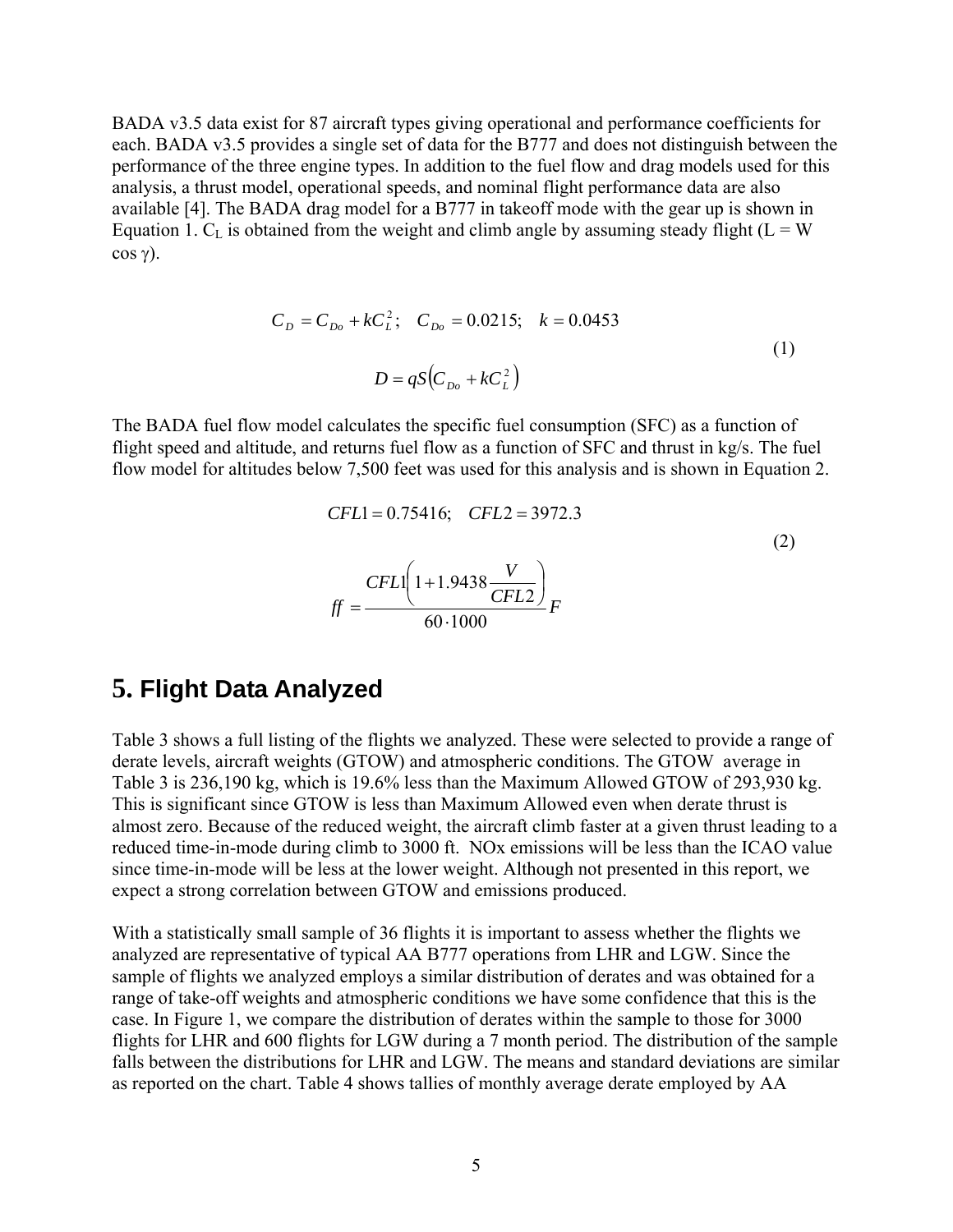B777's departing LHR and LGW. From this it is apparent that there is little variation from month-to-month at either LHR or LGW.

The samples span a range of conditions that we expect is representative of the conditions for yearly AA operations of B777 aircraft at these two airports. Thus the results are expected to reflect typical average emissions for this aircraft type at these two airports.

|                         |            |               |            |               |             | <b>Pressure</b>   |      | <b>Winds</b>            |
|-------------------------|------------|---------------|------------|---------------|-------------|-------------------|------|-------------------------|
|                         | Dep.       | <b>Actual</b> | <b>Max</b> | <b>Derate</b> | <b>GTOW</b> | Alt.              |      | aloft                   |
| <b>Month</b>            | Sta.       | <b>EPR</b>    | <b>EPR</b> | $\frac{1}{2}$ | (kg)        | (f <sup>t</sup> ) | T(K) | (m/s)                   |
| $\overline{2}$          | <b>LGW</b> | 1.497         | 1.502      | 0.5           | 245888      | $-174$            | 278  | 15                      |
| 3                       | <b>LGW</b> | 1.381         | 1.484      | 12.6          | 251113      | $-412$            | 277  | $\overline{4}$          |
| 3                       | <b>LGW</b> | 1.333         | 1.49       | 20.09         | 241678      | $-398$            | 278  | $\overline{\mathbf{4}}$ |
| 5                       | <b>LGW</b> | 1.362         | 1.497      | 16.42         | 239646      | 495               | 283  | 8                       |
| 5                       | <b>LGW</b> | 1.357         | 1.499      | 17.3          | 238630      | 508               | 283  | 9                       |
| 5                       | <b>LGW</b> | 1.345         | 1.499      | 19.04         | 233404      | 501               | 285  | 6                       |
| 5                       | <b>LGW</b> | 1.33          | 1.496      | 21.03         | 236743      | 341               | 288  | 5                       |
| 5                       | <b>LGW</b> | 1.303         | 1.498      | 25.39         | 224840      | $-225$            | 292  | $\overline{2}$          |
| 6                       | <b>LGW</b> | 1.374         | 1.493      | 14.39         | 246468      | $-30$             | 292  | 9                       |
| $\,$ 6                  | <b>LGW</b> | 1.367         | 1.49       | 15.1          | 242839      | $-168$            | 290  | 13                      |
| $\overline{7}$          | <b>LGW</b> | 1.488         | 1.492      | 0.42          | 249807      | 211               | 288  | 13                      |
| $\overline{7}$          | <b>LGW</b> | 1.435         | 1.49       | 6.18          | 243855      | 298               | 289  | 13                      |
| $\overline{7}$          | <b>LGW</b> | 1.388         | 1.494      | 12.56         | 251113      | 138               | 292  | 11                      |
| 1                       | <b>LHR</b> | 1.363         | 1.495      | 16.1          | 248500      | 682               | 281  | 17                      |
| 1                       | <b>LHR</b> | 1.363         | 1.501      | 16.61         | 245307      | 651               | 279  | 10                      |
| $\overline{1}$          | <b>LHR</b> | 1.311         | 1.509      | 24.95         | 223244      | 122               | 275  | 12                      |
| $\overline{c}$          | <b>LHR</b> | 1.327         | 1.489      | 20.92         | 237033      | $-413$            | 279  | 10                      |
| $\overline{2}$          | <b>LHR</b> | 1.298         | 1.493      | 25.82         | 226873      | $-268$            | 279  | 13                      |
| $\overline{c}$          | <b>LHR</b> | 1.277         | 1.493      | 29.29         | 214099      | $-391$            | 284  | $6\phantom{a}$          |
| 3                       | <b>LHR</b> | 1.337         | 1.496      | 19.98         | 242404      | 42                | 282  | 17                      |
| $\overline{\mathbf{4}}$ | <b>LHR</b> | 1.333         | 1.498      | 20.74         | 234421      | $-69$             | 280  | $\overline{7}$          |
| $\overline{\mathbf{4}}$ | <b>LHR</b> | 1.29          | 1.503      | 27.86         | 219615      | 180               | 289  | $\overline{7}$          |
| 5                       | <b>LHR</b> | 1.373         | 1.496      | 14.79         | 257209      | $-119$            | 288  | 9                       |
| 5                       | <b>LHR</b> | 1.37          | 1.496      | 15.2          | 248645      | 1037              | 281  | 13                      |
| 5                       | <b>LHR</b> | 1.333         | 1.493      | 20.34         | 241968      | $-181$            | 285  | 5                       |
| 5                       | <b>LHR</b> | 1.309         | 1.505      | 24.97         | 220196      | 958               | 283  | 9                       |
| 5                       | <b>LHR</b> | 1.298         | 1.493      | 25.82         | 225566      | $-174$            | 295  | 6                       |
| 5                       | <b>LHR</b> | 1.281         | 1.517      | 30.28         | 205971      | 377               | 286  | 8                       |
| 5                       | <b>LHR</b> | 1.259         | 1.502      | 32.98         | 202923      | $-172$            | 295  | $\overline{\mathbf{4}}$ |
| $\,$ 6                  | <b>LHR</b> | 1.486         | 1.492      | 0.62          | 232969      | 625               | 289  | 20                      |
| 6                       | <b>LHR</b> | 1.339         | 1.491      | 19.27         | 246178      | $-42$             | 293  | 10                      |
| $\overline{7}$          | <b>LHR</b> | 1.348         | 1.503      | 18.92         | 244001      | 70                | 294  | 8                       |
| $\overline{7}$          | <b>LHR</b> | 1.32          | 1.503      | 19.17         | 245017      | 46                | 287  | 5                       |
| $\overline{7}$          | <b>LHR</b> | 1.33          | 1.499      | 21.27         | 234856      | $-44$             | 287  | $\overline{7}$          |
| $\overline{7}$          | <b>LHR</b> | 1.32          | 1.503      | 23.11         | 230211      | 129               | 288  | 8                       |
| $\overline{7}$          | <b>LHR</b> | 1.31          | 1.5        | 24.44         | 229631      | 45                | 294  | 12                      |

#### **Table 3: Flights Analyzed**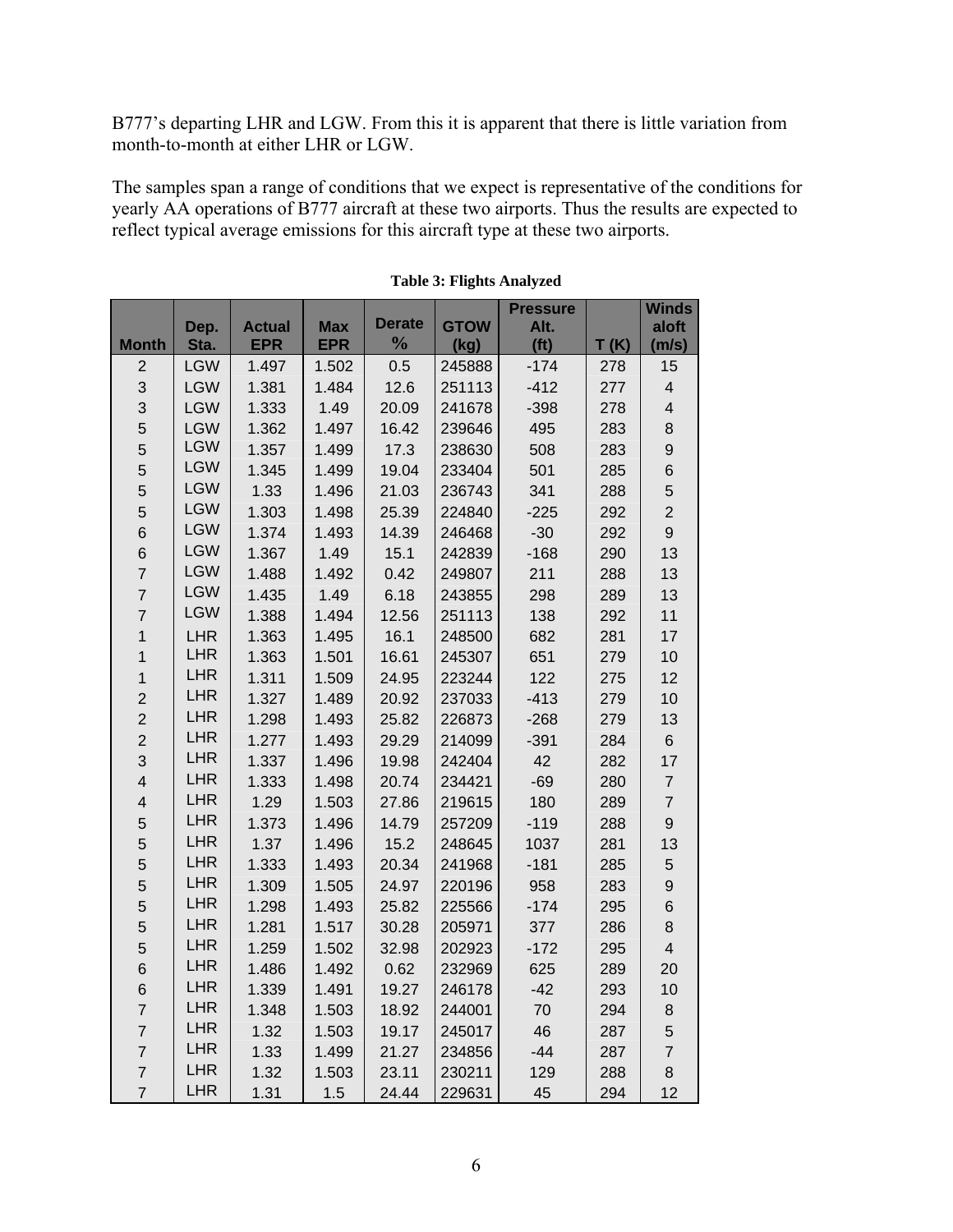

**Figure 1: Comparison of derate distribution for sample flights and all B777 flights from LHR and LGW for January-July 2004.** 

| <b>LHR</b>   |          |         |          |  |  |  |
|--------------|----------|---------|----------|--|--|--|
|              |          |         |          |  |  |  |
| Month        | Act. EPR | Max EPR | Derate % |  |  |  |
| <b>JAN</b>   | 1.338    | 1.499   | 20.466   |  |  |  |
| <b>FEB</b>   | 1.325    | 1.495   | 22.099   |  |  |  |
| <b>MAR</b>   | 1.339    | 1.494   | 19.868   |  |  |  |
| <b>APR</b>   | 1.340    | 1.498   | 19.834   |  |  |  |
| MAY          | 1.327    | 1.497   | 21.782   |  |  |  |
| <b>JUN</b>   | 1.329    | 1.497   | 21.512   |  |  |  |
| <b>JUL</b>   | 1.340    | 1.497   | 19.891   |  |  |  |
| <b>TOTAL</b> | 1.334    | 1.497   | 20.773   |  |  |  |

**Table 4: LHR and LGW B777 Average Takeoff Derated Thrust Reduction**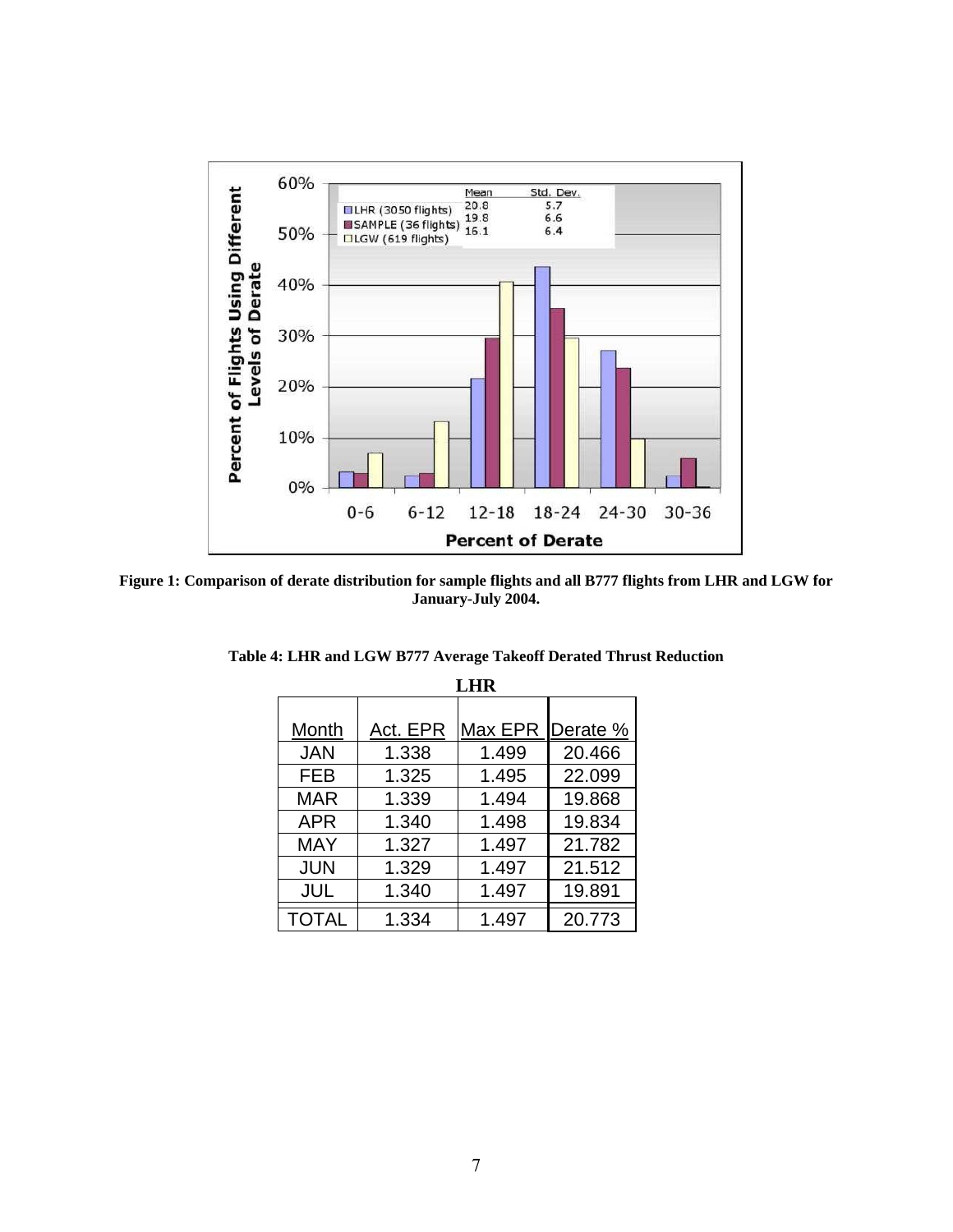| Table 4, continued<br><b>LGW</b> |          |         |          |  |  |  |
|----------------------------------|----------|---------|----------|--|--|--|
|                                  |          |         |          |  |  |  |
| Month                            | Act. EPR | Max EPR | Derate % |  |  |  |
| <b>JAN</b>                       | 1.365    | 1.499   | 16.550   |  |  |  |
| <b>FEB</b>                       | 1.352    | 1.495   | 18.009   |  |  |  |
| <b>MAR</b>                       | 1.369    | 1.494   | 15.569   |  |  |  |
| <b>APR</b>                       | 1.368    | 1.498   | 15.933   |  |  |  |
| MAY                              | 1.353    | 1.498   | 17.972   |  |  |  |
| <b>JUN</b>                       | 1.371    | 1.496   | 15.215   |  |  |  |
| <b>JUL</b>                       | 1.380    | 1.495   | 13.953   |  |  |  |
| <b>TOTAL</b>                     | 1.366    | 1.496   | 16.124   |  |  |  |

| Table 4, continued<br><b>LGW</b> |                |       |        |  |  |  |
|----------------------------------|----------------|-------|--------|--|--|--|
| <u>h</u>                         | Max EPR Derate |       |        |  |  |  |
|                                  | 1.365          | 1.499 | 16.55  |  |  |  |
|                                  | 1.352          | 1.495 | 18.00  |  |  |  |
| ξ                                | 1.369          | 1.494 | 15.56  |  |  |  |
|                                  | 1.368          | 498   | 15.93: |  |  |  |

### **6. ICAO Comparison Analysis Approach**

Fuel flow, time, altitude, ambient condition, and flight speed for all flights were used as inputs to BM2 to compute the emissions for each flight's takeoff and climb-out. EI's for NOx, HC, and CO were corrected for flight speed and atmospheric conditions based on the fuel flow reported in the data.

Takeoff and climb-out emissions were calculated using all data points below 3,000 ft, from the first point available in the data. The start of the takeoff roll is not clearly defined for some flights where it appears that the aircraft transitioned from taxi to takeoff without stopping. Reviewing the data, it appears that when 15 knots of ground speed is reached or an Engine Pressure Ratio of 1.2 is reached, the aircraft is clearly in takeoff mode. At these points, engine throttle is near the maximum reached for each flight, and acceleration has reached takeoff acceleration. These points are reached by an average of 16 to 17 seconds after the start of the data. This means that there is an average of 16-17 seconds of pre-takeoff, or transition time included in the analysis.

ICAO emissions were calculated for the entire LTO cycle and separately for takeoff and climbout only. For each LTO segment: takeoff (TO), climb-out (C/O), approach (AP), and taxi (TX); ICAO certification data includes fuel flow (ff), time-in-mode (t), and emissions indices (EI) for each emission. LTO NO<sub>x</sub> is calculated as follows:

$$
LTO_{N}NO_{x} = \sum_{m=TO,C/O,AP,TX} EI_{NO_{x,m}} \times f_{m} \times t_{m}
$$
 (3)

HC and CO were calculated in the same manner with their respective EIs for each segment. Because the data were only for takeoff and climb-out, ICAO emissions for TO and C/O were calculated separately from those for approach and taxi. Takeoff and climb-out ICAO emissions were compared directly to emissions calculated from the data.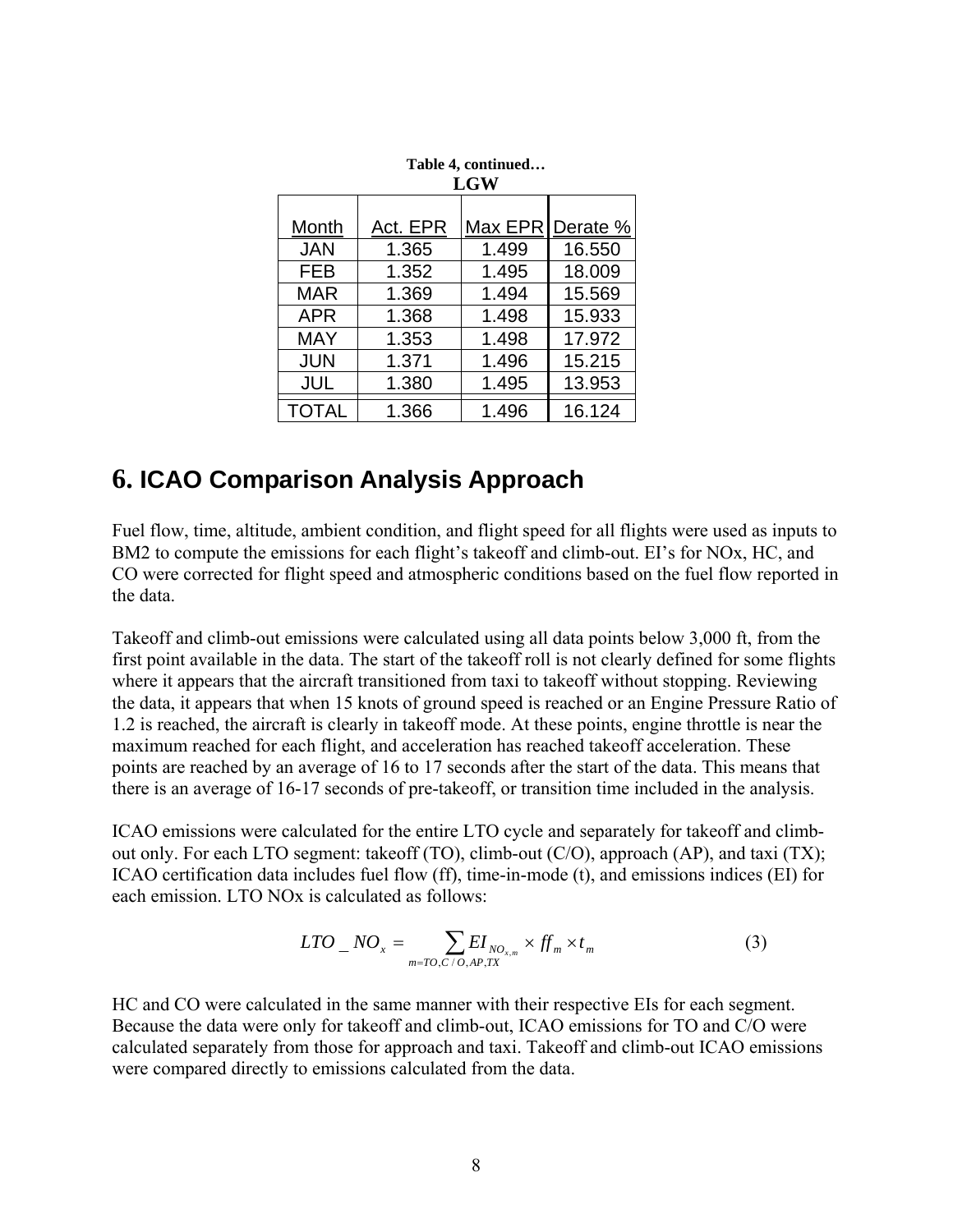## **7. ICAO Comparison Results**

As shown by the first bar in Figure 2, ICAO NOx for the full LTO profile was 53 kg, and 42 kg for only the takeoff and climb-out segments (second bar). NOx was calculated for 33 flights where derated thrust was used (3 flights with less than  $1\%$  derate were considered to be full power). The average NOx (third bar) calculated for takeoff and climb-out below 3,000 ft was 20.8 kg for the 33 derated thrust data sets, which is *50.7%* less than the ICAO calculated value for takeoff and climb-out.

CO and HC increase at lower thrust levels. This can be seen in the ICAO emissions indices for the B777 which are negligible for takeoff and climb-out compared to approach and taxi for CO, and only significant in taxi for HC. ICAO CO was 13 kg for the full LTO cycle, and 0.26 kg for only takeoff and climb-out. ICAO HC was 0.66 kg for the full LTO cycle and 0.003 kg for only takeoff and climb-out. Takeoff and climb-out CO and HC from the data remain small for derated thrust takeoffs with an average value of 0.19 kg of CO and 0.003 kg of HC.

Figures 3 and 4 shows similar plots for CO and HC respectively. ICAO CO and HC for the full LTO cycle are again the first bars, ICAO takeoff and climb-out only, the second bar, and the average of all flights, the third bar. The remaining bars are again the totals produced for each derated flight analyzed. The CO and HC totals produced for each flight are very small compared to LTO cycle totals reflecting that takeoff has very little impact on total CO and HC emissions near airports.



**Figure 2: ICAO LTO cycle and ICAO takeoff and climb-out NOx versus actual takeoff and climb-out emissions for 33 derated thrust takeoffs.**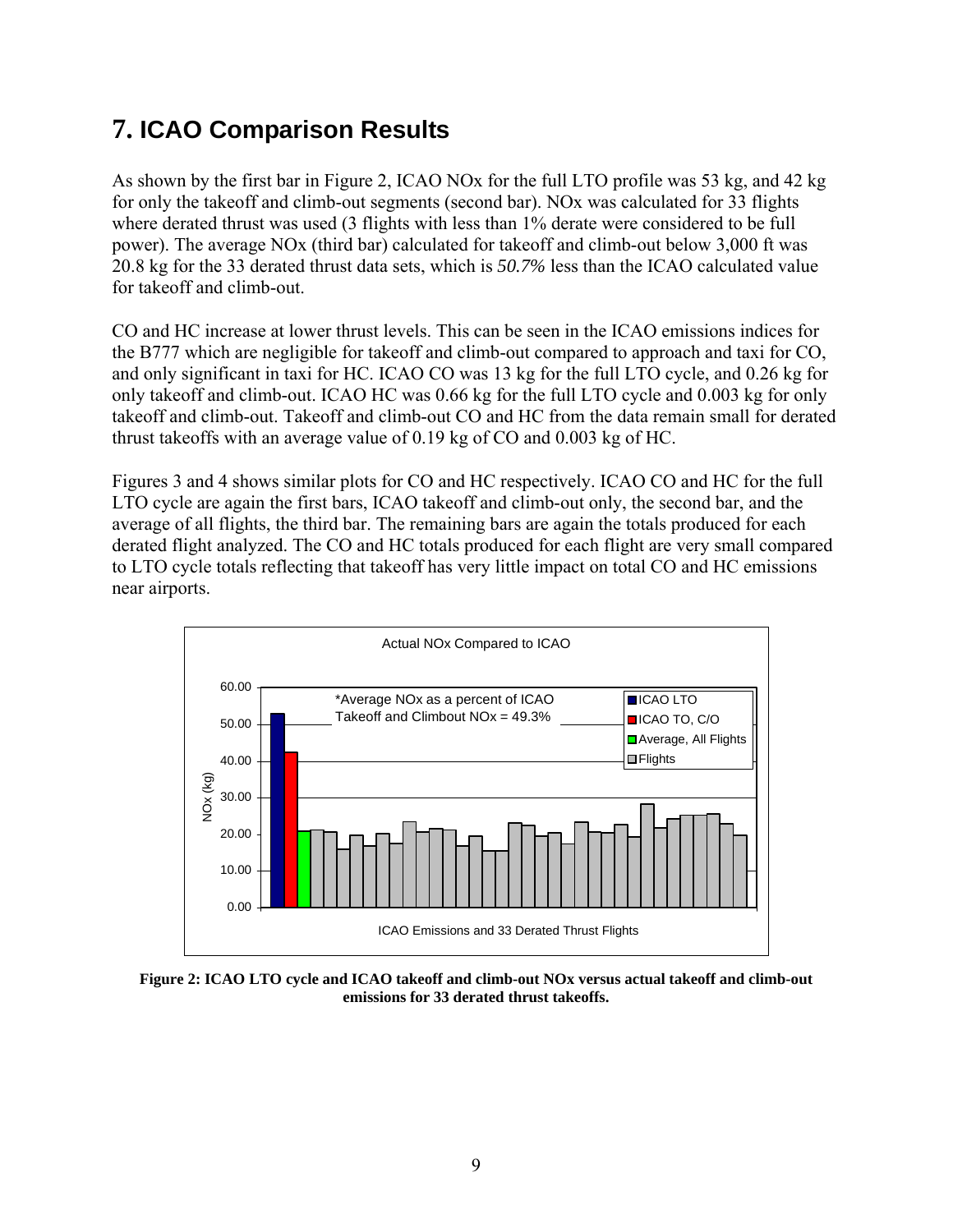

**Figure 3: ICAO LTO cycle and ICAO takeoff and climb-out CO versus actual takeoff and climb-out emissions for derated thrust takeoffs.** 



**Figure 4: ICAO LTO cycle and ICAO takeoff and climb-out HC versus actual takeoff and climb-out emissions for derated thrust takeoffs.** 

### **8. Derate-Power Versus Full-Power Analysis**

Flight data from 36 B777 flights were used to analyze the change in NOx, HC, and CO emissions resulting from derated-power settings on takeoff. The analysis compares the modeled emissions of the actual flight to the modeled emissions of the flight if full-power had been used. This section describes the methods used. Section 9 provides the results of this analysis.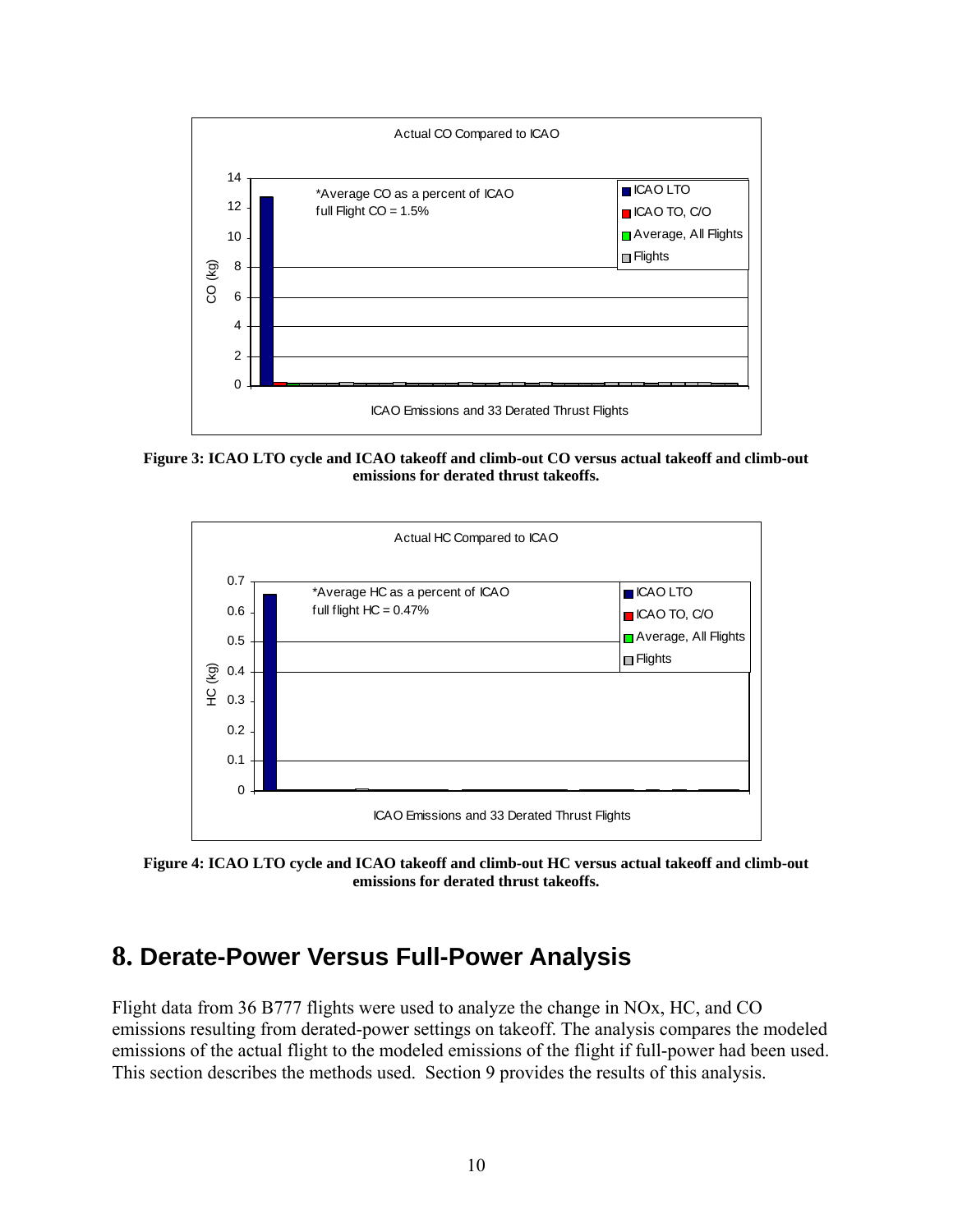A program for modeling the derated flight and simulating a full-power flight was created in Matlab. The program used BADA performance coefficients of the B777 for the aerodynamic and fuel flow models and Boeing Method 2 for emissions. A climb model was developed for this project for simulating the flight profile. The results compare emissions produced by the aircraft in the CFDR data to the emissions that would have been produced by that same aircraft *if it had flown with full-power on that same day through the same atmospheric conditions*.

The analysis was limited to the part of each flight in climb between 100 and 3,000 feet altitude above ground level (AGL). The landing gear is not modeled and it is assumed that the gear is up by the time the airplane reaches 100 ft, although it may still be retracting at that point. It is assumed that the flight procedures in terms of airspeed as a function of altitude would be the same for a full-power and derated takeoff. This is consistent with the flight procedures at the two airports. Vertical wind shear is ignored, and only the variation in horizontal wind speed with respect to altitude is considered. The same wind field is used for the full-power and derated flights. A final defining assumption is that lift is always equal to W cos  $\gamma$ , so that flight path angle changes to balance the forces. Variation in  $C_L$  due to changes in angle-of-attack from wind is not modeled.

### **8.1. Profile Calculation**

Climb calculations are fairly straightforward in textbooks, however the unique set of flight data available for this problem makes the calculation more complicated. Data points are reported in 1 second intervals. Segment variables are calculated between points. The following point data is used in the calculation:

- Ground speed  $(V_g)$ , inertial speed from GPS.
- True airspeed  $(V_t)$ , computed from calibrated airspeed.
- Altitude (h).
- Ambient Temperature (Temp, to distinguish from T, thrust).
- Ambient pressure (P).

For some flights, only total pressure is available so P is calculated from total pressure,  $V_t$ , and Temp. Additional segment variables used in the derivation include:

- Rate of climb (ROC or  $\dot{h}$ ), forward differenced derivative of h.
- Flight path angle  $(\gamma)$ .
- Change in horizontal wind speed ( $\frac{dV_w}{dh}$  or  $\frac{dV}{dt}$ *dh*  $\frac{dV_w}{dr}$  *or*  $\frac{dV_w}{dr}$  ).
- Inertial horizontal acceleration ( $\ddot{x}$ ).
- Drag (D), calculated from BADA drag model.

Averages of point values are other segment values used for calculations. Angle  $\gamma$  is the angle between the flight vector and the ground as shown in Figure (5), and is computed as arcsin( $\hat{h}/V_{t,avg}$ ). Derivatives, including  $\hat{h}$  and others, are calculated by forward differencing.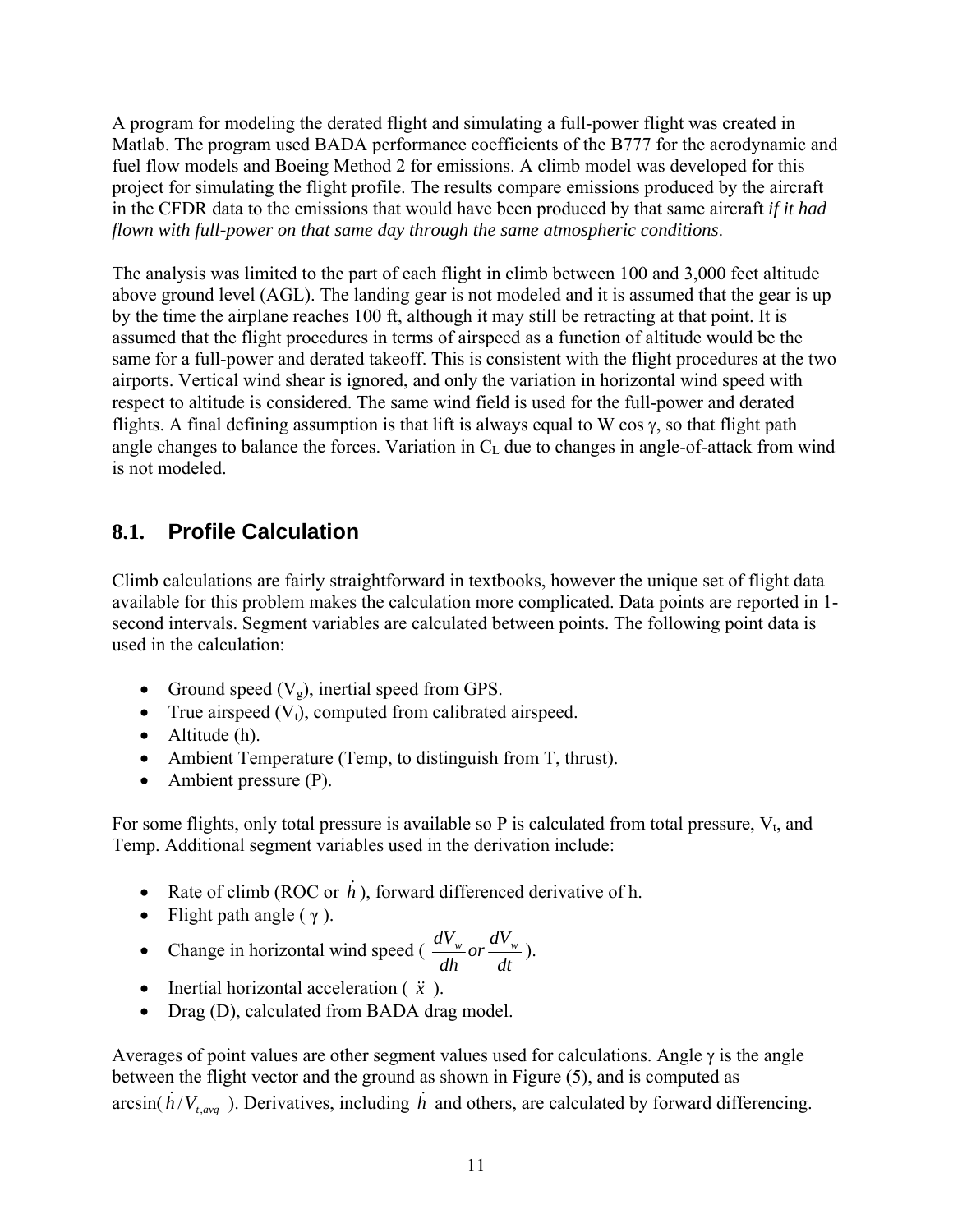Vertical winds are assumed to be negligible and are ignored. Change in horizontal wind with respect to t or h is required but  $V_w$  itself is not.  $dV_w/dh$  and  $dV_w/dt$  are calculated by subtracting forward differenced  $\Delta V_g$  from  $\Delta V_t \cos \gamma$  and dividing by  $\Delta h$  or  $\Delta t$ .

 $V_t$  is converted from CAS at each data point using standard atmosphere for  $h_p$  at that point. Differencing amplifies noise data, so  $V_t$ ,  $V_g$ , and h are smoothed with a five point moving

average before they are differenced to obtain  $\frac{dh}{dt}$ ,  $\frac{dV_t}{dt}$ ,  $\frac{dV_t}{dh}$ ,  $\frac{dV_s}{dt}$ , and  $\frac{dV_s}{dh}$ *dt dV dh dV dt dV dt*  $\frac{dh}{dt}$ ,  $\frac{dV_t}{dt}$ ,  $\frac{dV_s}{dt}$ , and  $\frac{dV_w}{dt}$ . The order of

operations for each flight analyzed is as follows:

- 1. Import and process data; perform smoothing; convert CAS to  $V_t$ .
- 2. Calculate the derated thrust from velocity, altitude, and time data and the BADA drag model for the B777.
- 3. Markup derated thrust to full power using derate percentage given for each flight.
- 4. Calculate flight profile for the full-power flight using the same V vs. h profile as the derated flight.
- 5. Concurrently with profile calculation, calculate fuel flow based on BADA fuel flow model and use to find ∆W along the profile.
- 6. Calculate emissions with Boeing Method 2.



**Figure 5: Climbing Flight**

From Figure 5, the basic equation from which the derivation follows is Equation 4 below. From this equation, flight data and the BADA drag model can be used to calculate thrust given climb rate, or climb rate can be calculated for a given thrust.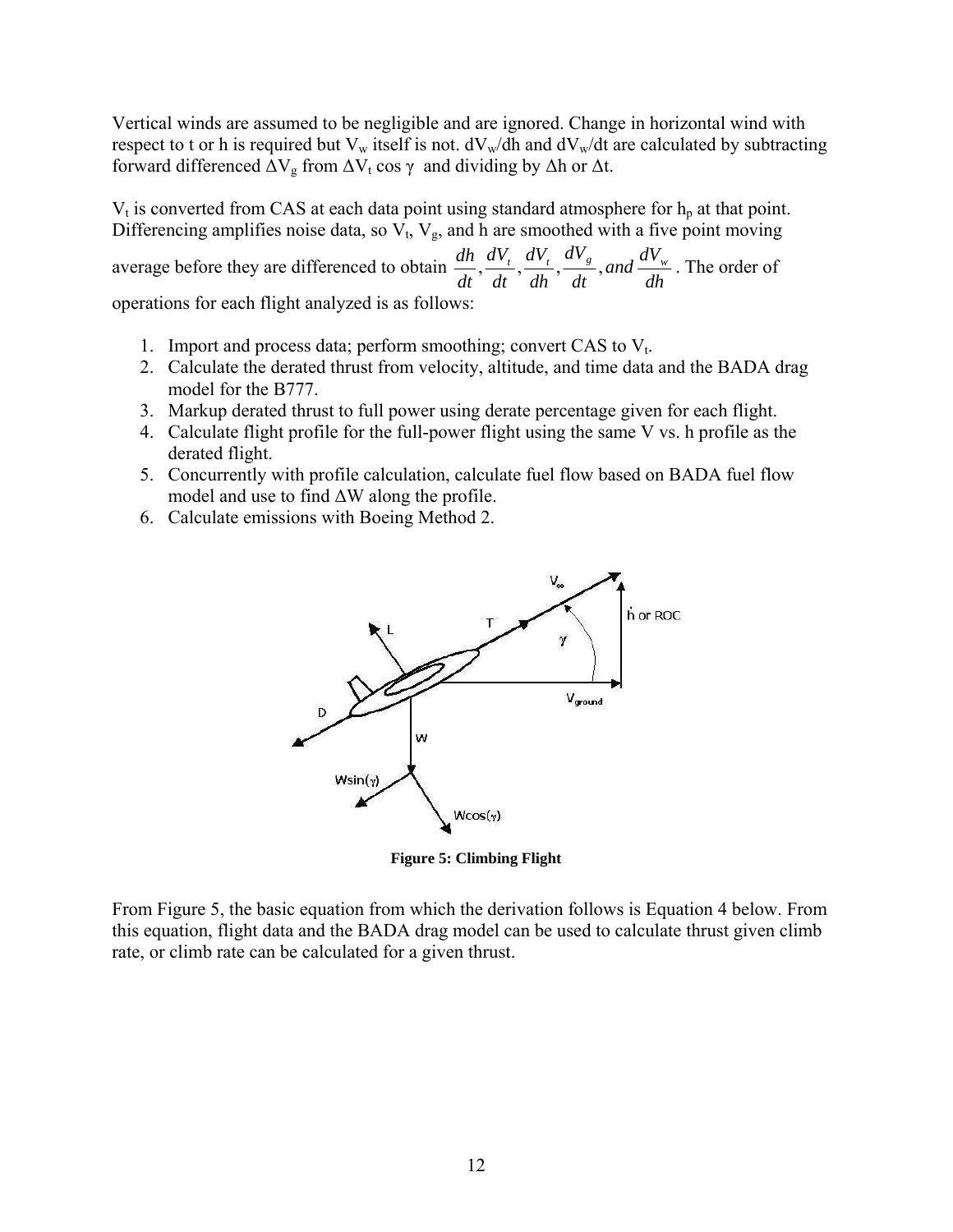$$
\sum F_x = m\ddot{x} = T\cos\gamma - D\cos\gamma - L\sin\gamma
$$

$$
L = W \cos \gamma; \quad \sin \gamma = \frac{\dot{h}}{V_{t,avg}}; \quad \cos \gamma = \frac{\sqrt{V_{t,avg}^2 - \dot{h}^2}}{V_{t,avg}}
$$
(4)  

$$
\ddot{x} = \frac{dV_g}{dt}
$$

The resulting thrust equation calculates thrust based on drag given by the drag model and the flight conditions as a function of time.

$$
T = \frac{W}{g \cos \gamma} \left( \frac{dV_g}{dt} \right) + W \sin \gamma + D \tag{5}
$$

$$
T_{\text{full-power}} = \frac{T_{\text{derate}}}{1 - \frac{9}{0} \text{Derate}} \tag{6}
$$

Full-power thrust is calculated by "uprating" the derated thrust by the derate percent. The resulting flight path is then calculated for the full-power and derated flights. The derated flight is calculated because the BADA fuel flow model used on the profile calculation has significant error. Consistency is maintained by calculating the profile fuel flow, weight, and emissions for the derated and full-power flights, giving an "apples to apples" comparison.

Ambient atmospheric conditions, true airspeeds, changes in wind speed, and aircraft takeoff weight are held fixed between derated and full-power flights. Except for takeoff weight, these values are held fixed with respect to altitude (not time). This ensures that the two simulations are flown in exactly the same conditions with the only difference being thrust.  $V_g$ , time-to-climb, total fuel burn, and total emissions depend on  $\overrightarrow{h}$  which must be calculated based on the available data and thrust. The first step in solving for  $\dot{h}$  is to write  $V_g$  as a function of the known parameters.

$$
\ddot{x} = \frac{V_t}{dt} \cos \gamma - \frac{dV_w}{dt}
$$
\n
$$
= \left(\frac{V_t}{dt}\right) \frac{\sqrt{V_{t,avg}^2 - \dot{h}^2}}{V_{t,avg}} - \frac{dV_w}{dt}
$$
\n(7)

At this point  $\dot{h}$  and drag are the only unknowns. Drag can be broken down as a function of weight,  $h$ , and airspeed leaving  $h$  as the only variable.  $C_D$  is calculated using a BADA drag model for the B777 with takeoff flaps and the gear up. Equation 1 shows the drag model that is inserted into the calculation.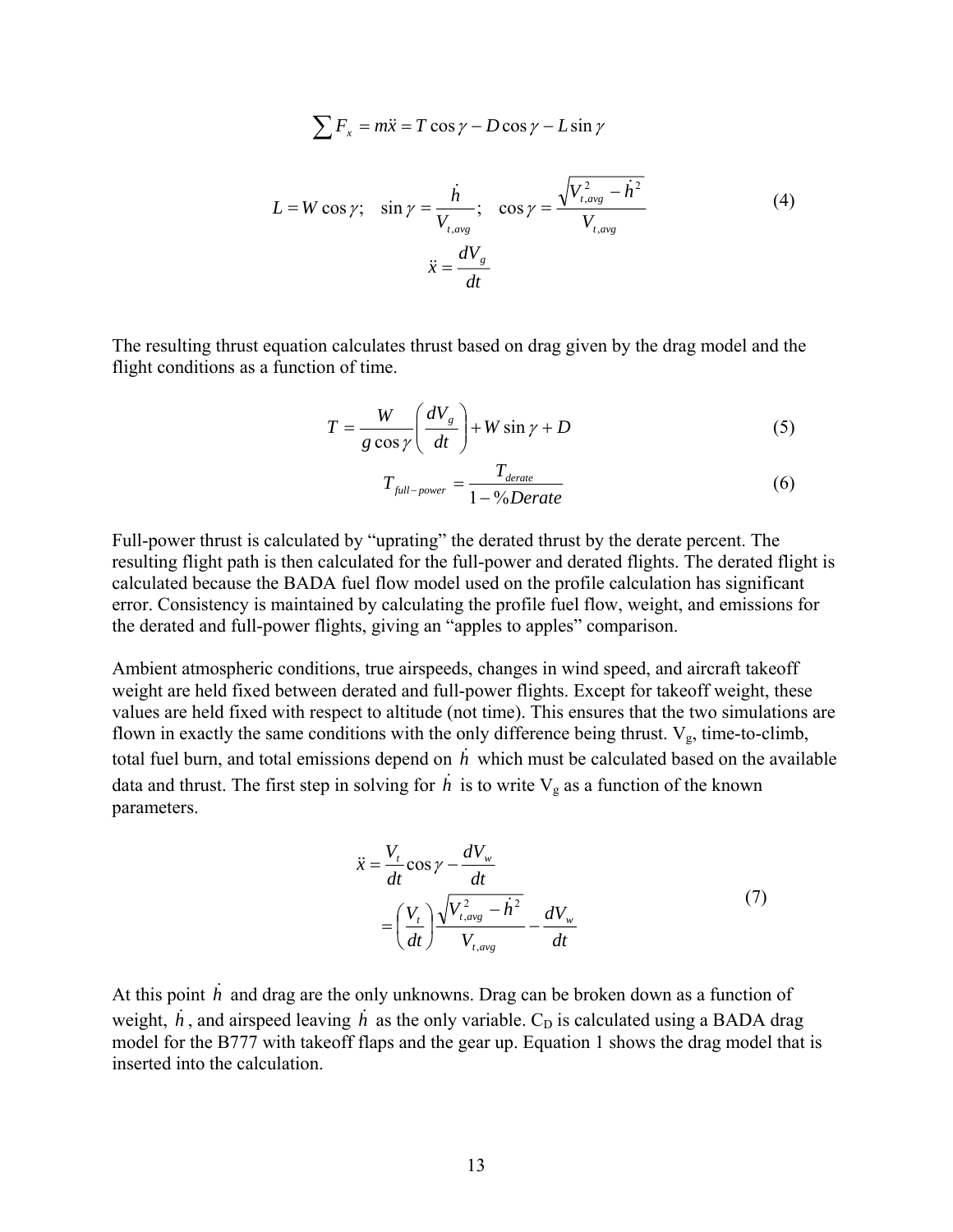Climb rate is solved for each segment in the flight giving a time between altitude points. Emissions and fuel burn are found for each segment. The final equation that can be solved for  $\dot{h}$ is:

$$
m\left(\frac{dV_t}{dh} + \frac{W}{V_{t,avg}}\right) - m\left(\frac{dV_w}{dh}\right)\left(\frac{hV_{t,avg}}{\sqrt{V_{t,avg}^2 - h^2}}\right)
$$
  

$$
-\frac{kW^2}{qS}\left(\frac{h^2}{V_{t,avg}^2}\right) + qSC_{Do} + \frac{kW^2}{qS} - T = 0
$$
 (8)

Solving Equation 8 for  $\dot{h}$  solves the flight path. From  $\dot{h}$  the time-to-climb, ground speed, and flight path angle can all be determined. With time, altitude, airspeed, and fuel flow emissions can be calculated. Equation 8 is solved in Matlab using the *fzero* function to find the root. The fullpower flight was flown through the simulation to calculate flight time, fuel burn, and emissions. The derated flight was also flown through the simulator to ensure that the results were consistent.

The BADA fuel flow model was used at each segment to calculate fuel flow. The fuel flow is used to calculate segment fuel burn. Fuel burn at each segment, and the flight conditions at that segment are used in Boeing Method 2 to calculate segment emissions indices and corresponding segment emissions. The sum of segment emissions gives total emissions for a flight. The fuel flow model does not match the fuel flows recorded in the data. The BADA fuel flow model is not specific to a single airframe-engine combination and is intended to represent all B777's, regardless of engine type, which could account for the over prediction of fuel seen on most flights. Figure 6 shows the percentage error in calculated total fuel burn for each flight compared to the reported fuel burn in the data, with an average over-prediction of 8.1%. Figure 7 shows the total fuel burn calculated for each flight and the total reported in the CFDR data (actual total).



**Figure 6: Fuel burn prediction error compared to flight data**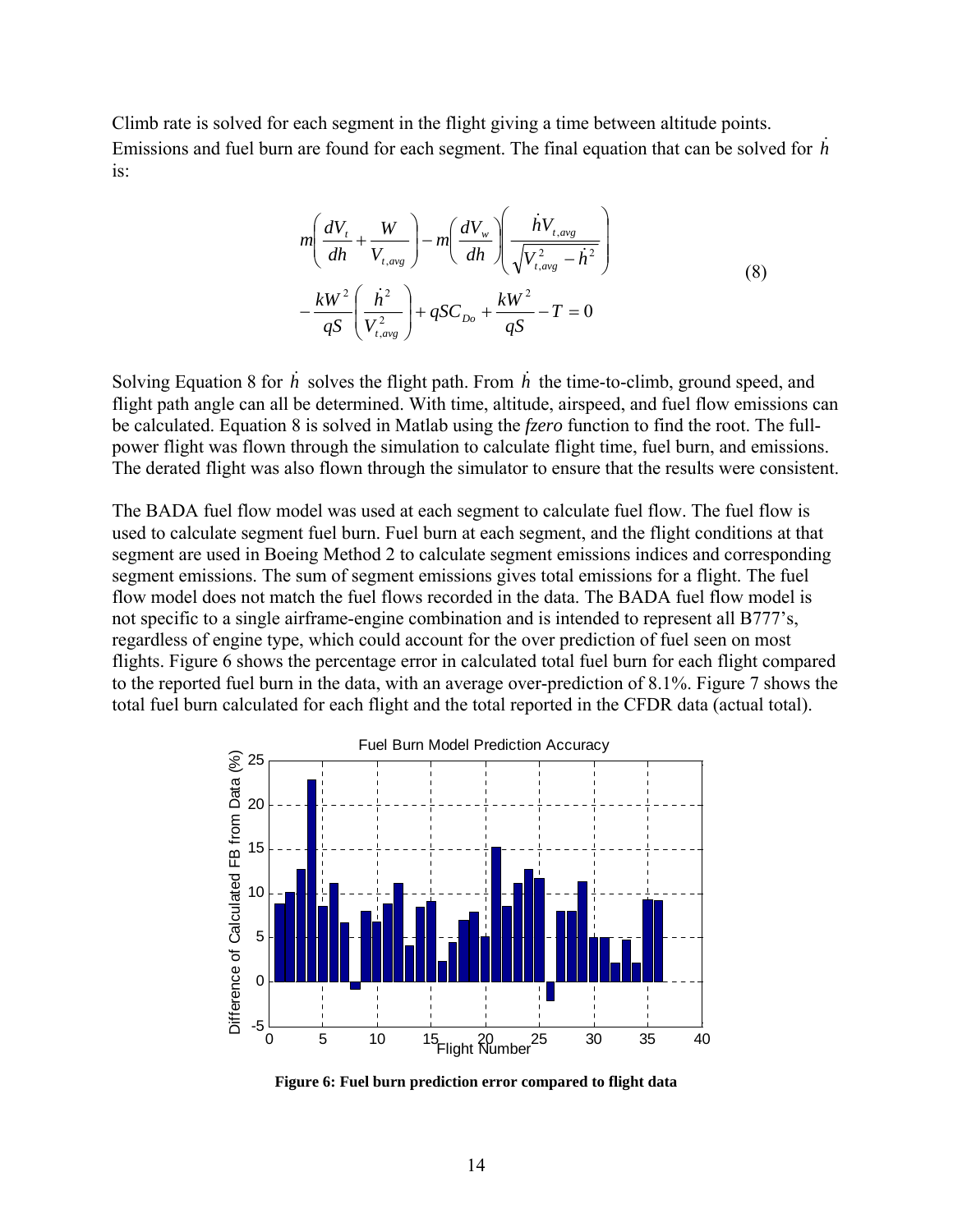

**Figure 7: Fuel burn prediction compared to flight data.** 

## **9. Results of Derate-Power Versus Full-Power Analysis Approach**

For the thirty-three derated takeoffs, the results show an average NOx reduction of *14.5%*  compared to a full-power takeoff flown on the same day with the same airplane, between 100 and 3,000 feet AGL. Fuel burn increases by an average of by 12%. Changes in HC and CO from full-power to derate at minus 16.6 grams and minus 19.5 grams, respectively, are negligible relative to the emissions for the whole LTO cycle. Table 5 summarizes these results.

| Segment             | Fuel Burn (kg) | NOx (kg) | HC (kg)  | $\cup$ (kg) |
|---------------------|----------------|----------|----------|-------------|
| Full-Power Total    | 416            | 17.0     | 0.017    | 0.098       |
| Derate Total        | 467            | 14.6     | $8E-5$   | 0.079       |
| Difference          |                | $-2.5$   | $-0.017$ | $-0.020$    |
| Percent Change      | 12.3%          | $-14.5%$ | $-99%$   | $-20%$      |
| From Full to Derate |                |          |          |             |

**Table 5:Summary of Results, Averages for All Derate-Thrust Flights**

Figures 8 and 9 show the correlation between percentage derate used, and the change in NOx and fuel burn. A first order trend line fit of the data is shown in the figures. Variance of the error calculated for the first order fit was 2.36 for NOx and 0.79 for fuel burn. A second order fit is only slightly better at a variance of 2.10 and 0.69 respectively. The equation used for variance of the error in this analysis is included below in Equation 9, where the data are a set of points  $(x_i)$ ,  $y_i$ ), where  $i = 1...n$ , and  $f(x_i)$  is the y-value calculated by the fit line at  $x_i$ .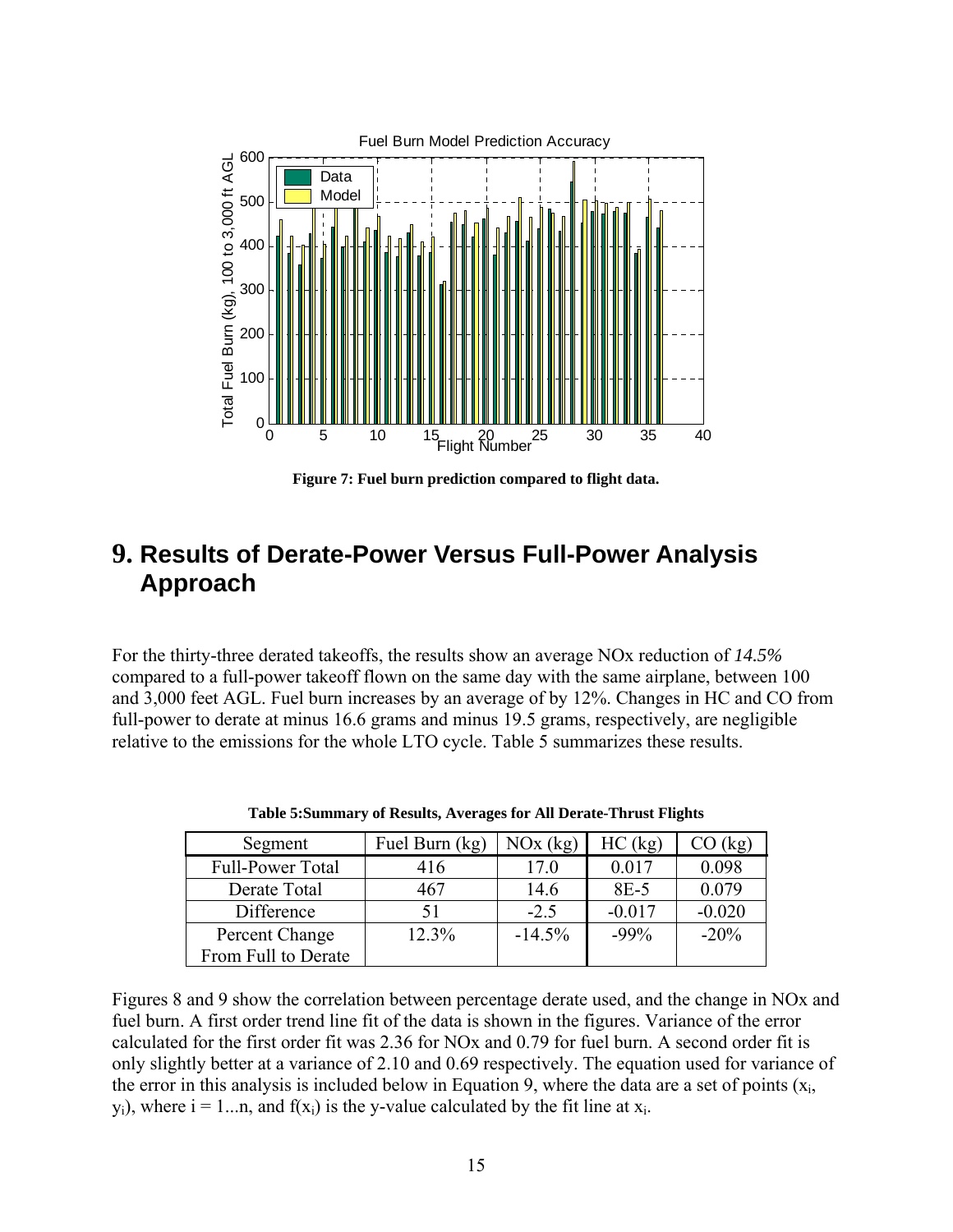$$
Var = \frac{\sum_{i=1...n} (y_i - f(x_i))^2}{n - 1}
$$
 (9)

Figures 8 and 9 show that the percentage of fuel burn increase is about 0.6 times the percentage derate, and the percentage of NOx reduction is about 0.72 times the derate percentage. Variations away from the trend line show that change in fuel and emissions are caused by more than just changes in thrust. Wind variation, takeoff weight, and ambient atmospheric conditions are all modeled effects that likely contribute to the deviation. Un-modeled effects that may contribute to deviations may include late gear retractions, variations in flap settings, and variations in humidity.



**Figure 8: NOx reduction versus percent derate.** 

SOx,  $CO<sub>2</sub>$ , and  $H<sub>2</sub>O$  emissions are directly proportional to total fuel burn. The percentage change in these emissions between derate and full-power are the same as the change in fuel burn. Corresponding constant emissions indices are  $EICO_2 = 3.155$ ,  $EIH_2O = 1.237$ , and  $EISO_2 = .8$ . Average emissions are therefore 1.5, 0.6, and 0.4 kilograms of  $CO_2$ ,  $H_2O$ , and  $SO_2$  respectively for derate; and 1.3, 0.5, 0.3 kilograms for full-power takeoffs.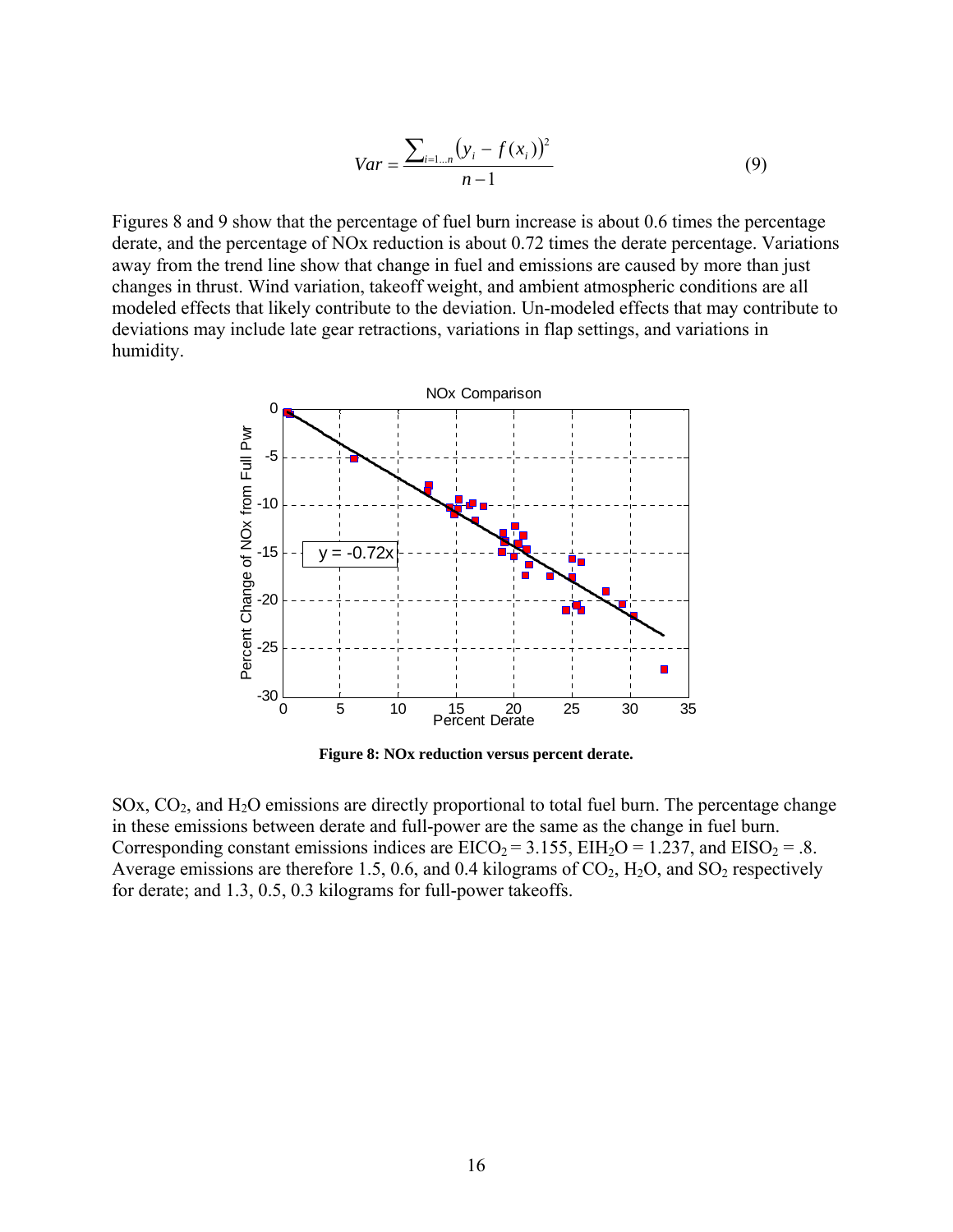

**Figure 9: Fuel burn increase versus percent derate.** 

Figures 10 and 11 show the total quantities of CO and HC produced. The figures also note the total LTO and takeoff-only ICAO emissions for comparison. The CO and HC produced in the flight segment analyzed comprise only 2.5% or less of the total LTO emissions expected by an ICAO analysis. The insignificance can be expected by observing the ICAO emissions indices shown in Table 2, and noting that taxi EI's are much higher than all other segments. EIHC is zero between 30% and 85% throttle settings, explaining the presence of many zeros in Figure 10 for derate.

Figure 12 shows the true airspeed versus altitude profile for all 36 flights. These TAS profiles were used for the derated and full-power calculations. Using the same values of TAS versus altitude for both calculations ensures that that same procedures would be used for each flight, as if the same pilot had flown the same airplane on the same day. Figure 13 shows altitude profiles for all 33 derated thrust flights, plus the 3 full-power flights, along with their respective fullpower profiles. The profiles represent the results of the  $\dot{h}$  calculation of Equation 8. This figure shows that one basic result of derated throttle is increased time-to-climb. Reduction in fuel flow rate is overcome by increased time-to-climb causing increased fuel burn, and oppositely, increased fuel burn is overcome by reduction in EINOx resulting in reduced NOx at derated thrust.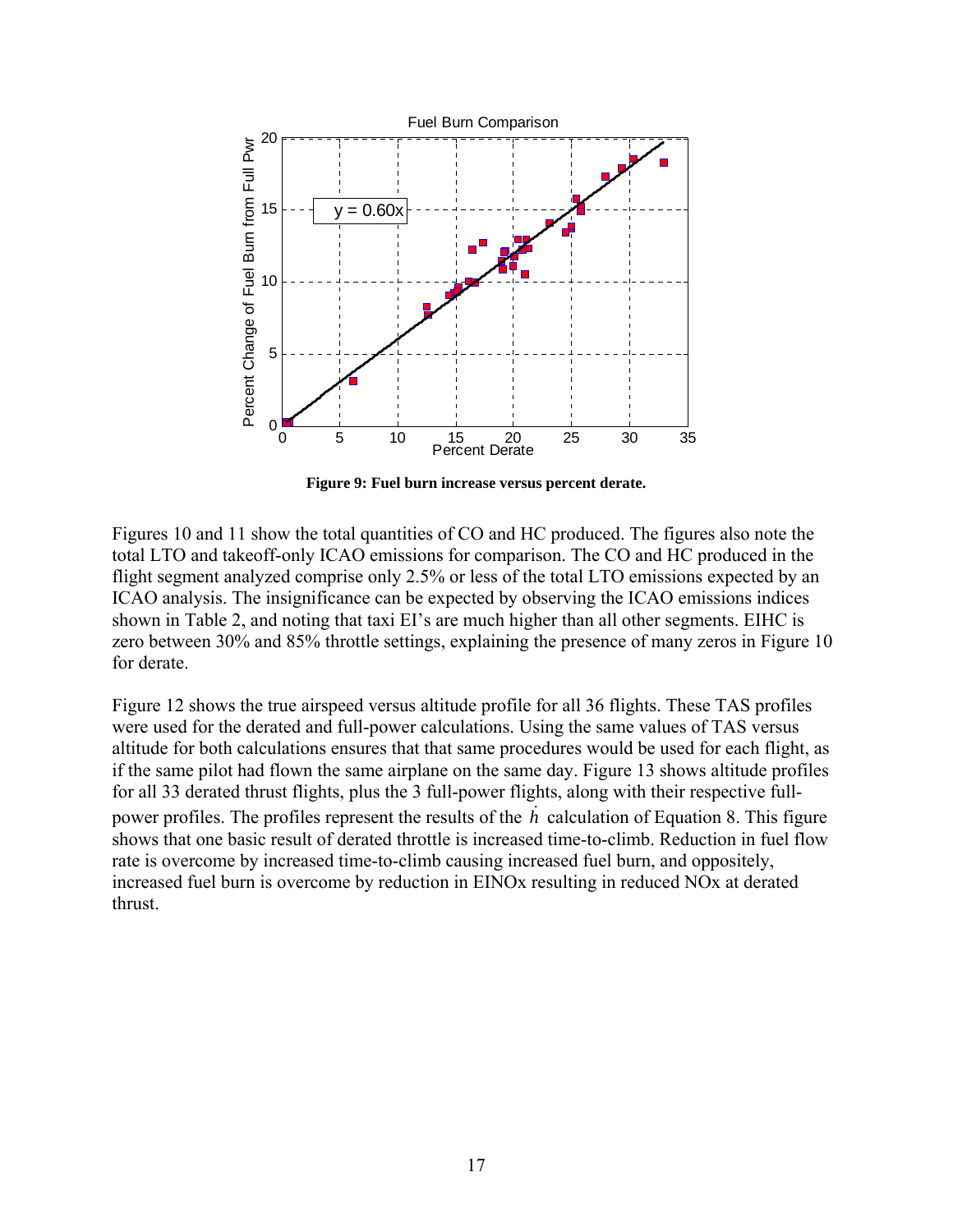

**Figure 10: Total CO emissions, derate and full-power.** 



**Figure 11: Total HC emissions, derate and full-power.**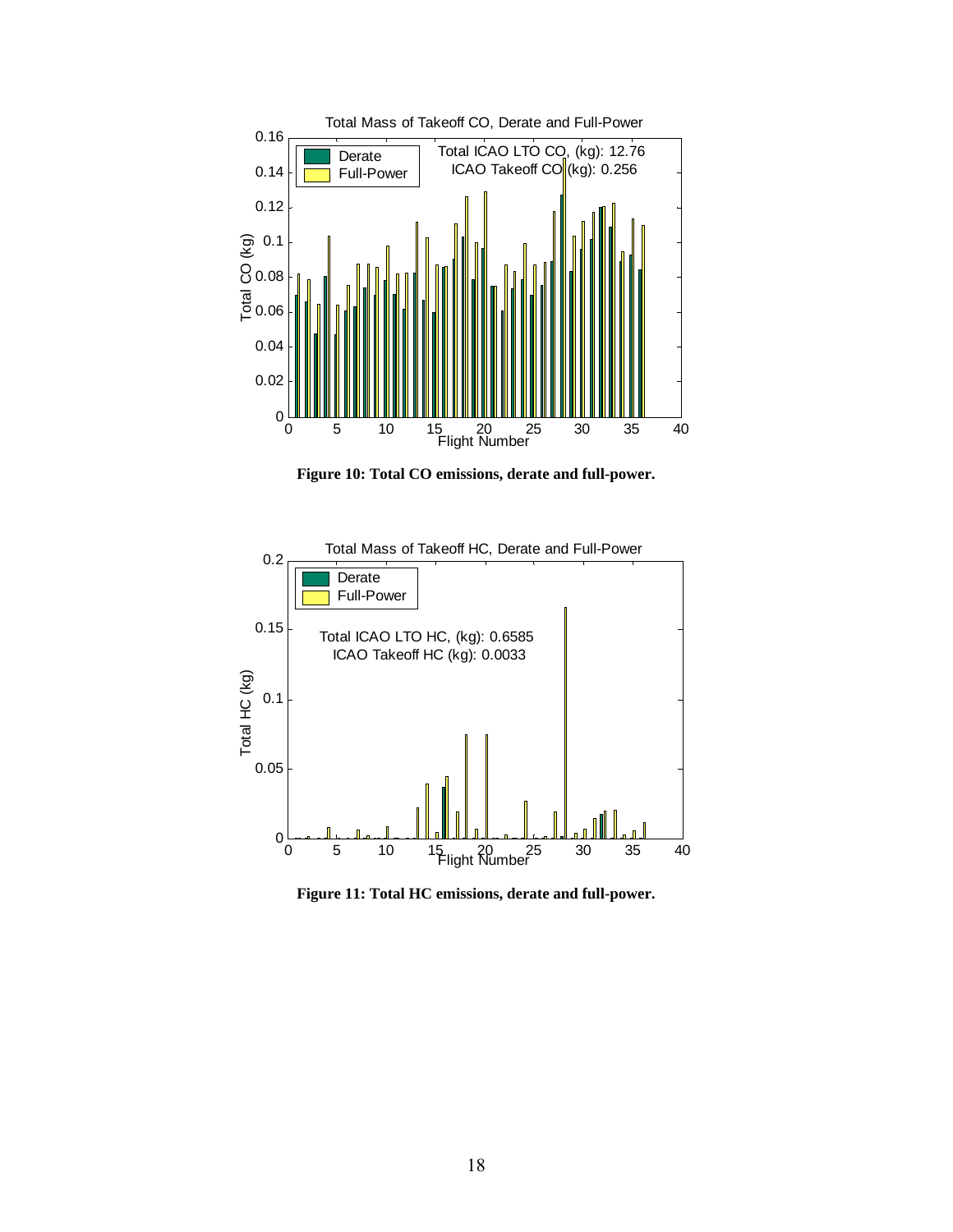

**Figure 12: True airspeed (TAS) profile, all flights.** 



**Figure 13: Altitude profile results of the h-dot equation.**